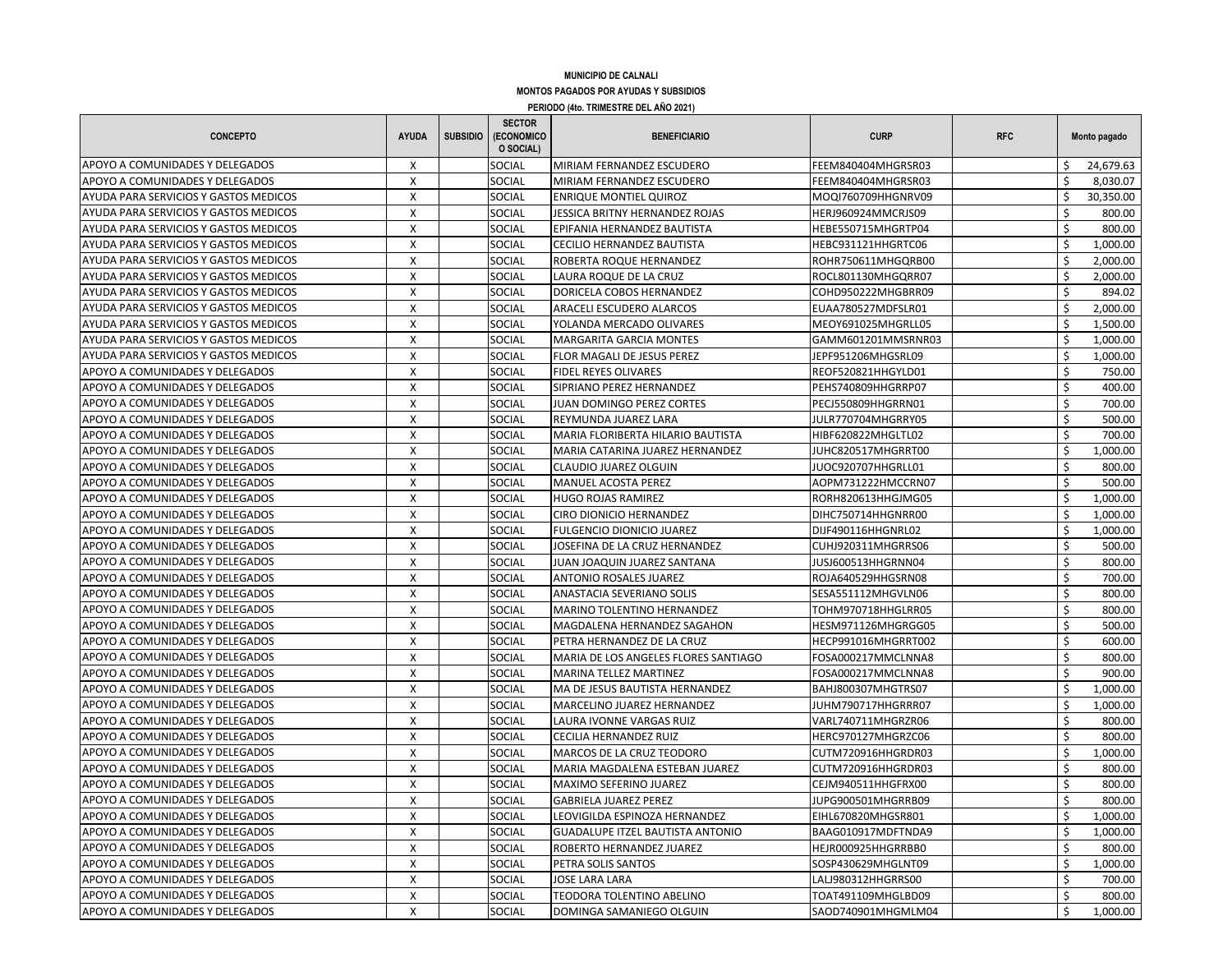| <b>CONCEPTO</b>                                                                    | <b>AYUDA</b> | <b>SUBSIDIO</b> | <b>SECTOR</b><br>(ECONOMICO<br>O SOCIAL) | <b>BENEFICIARIO</b>                                            | <b>CURP</b>                              | <b>RFC</b> |          | Monto pagado         |
|------------------------------------------------------------------------------------|--------------|-----------------|------------------------------------------|----------------------------------------------------------------|------------------------------------------|------------|----------|----------------------|
| APOYO A COMUNIDADES Y DELEGADOS                                                    | X            |                 | SOCIAL                                   | ELISEO SALAZAR DE JESUS                                        | SAJE040910HHGLSLAS                       |            |          | 800.00               |
| APOYO A COMUNIDADES Y DELEGADOS                                                    | $\mathsf{x}$ |                 | SOCIAL                                   | MA. LUCIA HERNANDEZ RUIS                                       | HERL791213MHGRSC04                       |            | Ś.       | 600.00               |
| APOYO A COMUNIDADES Y DELEGADOS                                                    | X            |                 | SOCIAL                                   | <b>BARTOLA HERNANDEZ BAUTISTA</b>                              | HEBB550815MHGRTR02                       |            | Ś.       | 800.00               |
| APOYO A COMUNIDADES Y DELEGADOS                                                    | X            |                 | SOCIAL                                   | FRUCTUOSO HERNANDEZ PEÑA                                       | HEPF780424HHGRXR02                       |            | Ś        | 1,000.00             |
| APOYO A COMUNIDADES Y DELEGADOS                                                    | X            |                 | SOCIAL                                   | LUCIA PEREZ ACOSTA                                             | PEAL690208MHGRCC09                       |            | Ŝ.       | 1,000.00             |
| APOYO A COMUNIDADES Y DELEGADOS                                                    | X            |                 | SOCIAL                                   | MA. DE JESUS JUAREZ OLIVARES                                   | JUOJ550907MHGRLS07                       |            | Ś        | 1,000.00             |
| APOYO A COMUNIDADES Y DELEGADOS                                                    | X            |                 | SOCIAL                                   | ROSALIA DE LA CRUZ DE JESUS                                    | CUJR600816MHGRSS03                       |            | Ś        | 700.00               |
| APOYO A COMUNIDADES Y DELEGADOS                                                    | X            |                 | SOCIAL                                   | <b>MARIA MAGDALENA</b>                                         | XXXM500205MHGXXG04                       |            | \$       | 1,000.00             |
| APOYO A COMUNIDADES Y DELEGADOS                                                    | X            |                 | SOCIAL                                   | EPIFANIO REY DE LA CRUZ                                        | CUXE521226HHGRXP04                       |            | Ś        | 1,000.00             |
| APOYO A COMUNIDADES Y DELEGADOS                                                    | X            |                 | SOCIAL                                   | MIGUEL HERNANDEZ DE LA CRUZ                                    | HECM400705HHGRRG05                       |            | Ś        | 1,000.00             |
| APOYO A COMUNIDADES Y DELEGADOS                                                    | X            |                 | SOCIAL                                   | DANIEL MARTINEZ HERNANDEZ                                      | MAHD970721HVZRRN07                       |            | \$       | 600.00               |
| APOYO A COMUNIDADES Y DELEGADOS                                                    | X            |                 | SOCIAL                                   | DOMINGO ALONSO HERNANDEZ FERNANDEZ                             | HEFD600603HHGRRM05                       |            | \$       | 1,000.00             |
| APOYO A COMUNIDADES Y DELEGADOS                                                    | X            |                 | SOCIAL                                   | TERESA SANTANA BAUTISTA                                        | SABT760717MHGNTR06                       |            | Ś        | 1,000.00             |
| APOYO A COMUNIDADES Y DELEGADOS                                                    | X            |                 | SOCIAL                                   | MARIA MARTHA BAUTISTA BAUTISTA                                 | BABM660729MHGTTR01                       |            | Ś        | 1,000.00             |
| APOYO A COMUNIDADES Y DELEGADOS                                                    | X            |                 | SOCIAL                                   | ALBERTA BAUTISTA BAUTISTA                                      | BABA690411MHGTTL08                       |            | \$       | 1,000.00             |
| APOYO A COMUNIDADES Y DELEGADOS                                                    | X            |                 | SOCIAL                                   | MIGUEL JUAREZ HERNANDEZ                                        | JUHM591220HHGRRG07                       |            | \$       | 800.00               |
| APOYO A COMUNIDADES Y DELEGADOS                                                    | X            |                 | SOCIAL                                   | MARIA JUANA PERALTA GUADALUPE                                  | PEGJ660605MHGRDN08                       |            | Ś        | 600.00               |
| APOYO A COMUNIDADES Y DELEGADOS                                                    | X            |                 | <b>SOCIAL</b>                            | <b>ELENA RUIZ HERNANDEZ</b>                                    | RUHE580819MHGZRL08                       |            | Ś        | 800.00               |
| APOYO A COMUNIDADES Y DELEGADOS                                                    | X            |                 | SOCIAL                                   | MARIA CRISTINA HERNANDEZ CORTES                                | HECC840323MHGRRR03                       |            | \$       | 1,000.00             |
| APOYO A COMUNIDADES Y DELEGADOS                                                    | X            |                 | SOCIAL                                   | CIRILO BAUTISTA HERNANDEZ                                      | BAHC690709HHGTRR04                       |            | Ś.       | 800.00               |
| APOYO A COMUNIDADES Y DELEGADOS                                                    | X            |                 | SOCIAL                                   | MARIA ESTEBAN MENDEZ                                           | EEMM700716MHGSNR07                       |            | \$       | 800.00               |
| APOYO A COMUNIDADES Y DELEGADOS                                                    | X            |                 | SOCIAL                                   | MARINA CASTILLO ACOSTA                                         | CAAM611226MHGSCR01                       |            | Ś.       | 800.00               |
| APOYO A COMUNIDADES Y DELEGADOS                                                    | X            |                 | <b>SOCIAL</b>                            | <b>JOSE LUIS CRUZ RUIZ</b>                                     | CURL740819HHGRZS03                       |            | Ś        | 500.00               |
| APOYO A COMUNIDADES Y DELEGADOS                                                    | X            |                 | SOCIAL                                   | ARNULFO ESCAMILLA CRUZ                                         | EACA430815HHGSR06                        |            | Ś        | 800.00               |
| APOYO A COMUNIDADES Y DELEGADOS                                                    |              |                 |                                          |                                                                |                                          |            | Ś        |                      |
|                                                                                    | X<br>X       |                 | SOCIAL                                   | MARIA PLACIDA CRUZ BAUTISTA                                    | CUBP671005MHGRTL05                       |            | Ś        | 500.00               |
| APOYO A COMUNIDADES Y DELEGADOS                                                    | X            |                 | SOCIAL                                   | <b>CARLOS TREJO OLIVARES</b>                                   | TEOC700415HHGRLR06                       |            | Ś        | 600.00               |
| APOYO A COMUNIDADES Y DELEGADOS                                                    |              |                 | SOCIAL                                   | TRANQUILINA SEVERIANO HERNANDEZ                                | SEHT820920MHGVRR04                       |            |          | 1,000.00             |
| APOYO A COMUNIDADES Y DELEGADOS                                                    | X            |                 | SOCIAL                                   | <b>GLORIA BAUTISTA HERNANDEZ</b>                               | BAHG690406MHGTRL05                       |            | Ś.       | 500.00               |
| APOYO A COMUNIDADES Y DELEGADOS                                                    | X            |                 | SOCIAL                                   | FRANCISCO JUAREZ GONZALEZ                                      | JUGF730409HHGRNR01                       |            | Ś        | 800.00               |
| APOYO A COMUNIDADES Y DELEGADOS                                                    | X            |                 | SOCIAL                                   | MARIA MATILDE HERNANDEZ PEREZ                                  | HEPM760603MHGRRT08                       |            | Ś        | 700.00               |
| APOYO A COMUNIDADES Y DELEGADOS                                                    | X            |                 | SOCIAL                                   | <b>GILBERTO CRUZ TOLENTINO GILBERTO</b>                        | CUTG800304HHGRLL08                       |            | \$       | 1,000.00             |
| APOYO A COMUNIDADES Y DELEGADOS                                                    | $\mathsf{X}$ |                 | SOCIAL                                   | DOMITILA SOLARES CARPIO                                        | SOCD850512MHGLRM02                       |            | Ś.       | 500.00               |
| APOYO A COMUNIDADES Y DELEGADOS                                                    | X            |                 | SOCIAL                                   | <b>JUANA VALERIANO CORTES</b>                                  | VACJ800712MHGLRN03                       |            | Ś.       | 700.00               |
| APOYO A COMUNIDADES Y DELEGADOS                                                    | X            |                 | SOCIAL                                   | HECR510903MHGRRS05                                             | HECR510903MHGRRS05                       |            | Ś        | 800.00               |
| APOYO A COMUNIDADES Y DELEGADOS                                                    | X            |                 | SOCIAL                                   | MAXIMINO HERNANDEZ HERNANDEZ                                   | HEHM560125HHGRRX05                       |            | Ś        | 250.00               |
| APOYO A COMUNIDADES Y DELEGADOS                                                    | X            |                 | SOCIAL                                   | AGUSTINA ZEFERINO JUAREZ                                       | ZEJA850728MHGFRG08                       |            | Ś        | 1,000.00             |
| APOYO A COMUNIDADES Y DELEGADOS                                                    | X            |                 | SOCIAL                                   | <b>ARCELIA CISNEROS SIERRA</b>                                 | CISA620608MHGSRR04                       |            | Ś        | 1,500.00             |
| APOYO A COMUNIDADES Y DELEGADOS                                                    | X            |                 | SOCIAL                                   | <b>VICTORINA JUAREZ</b>                                        | JUXV590329MHGRXC03                       |            | Ś        | 2,000.00             |
| APOYO A COMUNIDADES Y DELEGADOS                                                    | X            |                 | SOCIAL                                   | MAGDALENA TEODORO DE LA CRUZ                                   | TECM880928MHGDRG07                       |            | \$       | 1,000.00             |
| APOYO A COMUNIDADES Y DELEGADOS                                                    | X            |                 | SOCIAL                                   | LUCIA COVOS CABRERA                                            | COCL400625MHGVBC04                       |            | $\zeta$  | 1,000.00             |
| APOYO A ORGANIZACIONES DIVERSAS                                                    | X            |                 | SOCIAL                                   | FLORIVER JUAREZ RODRIGUEZ                                      | JURF741101HHGRDL00                       |            | \$       | 1,000.00             |
| APOYO A ORGANIZACIONES DIVERSAS                                                    | X            |                 | SOCIAL                                   | [FERNANDO ESCUDERO ESPINOZA                                    | EUEF871105HHGSSR05                       |            | Ş        | 1,500.00             |
| APOYO A COMUNIDADES Y DELEGADOS                                                    | X            |                 | SOCIAL                                   | <b>FIDEL REYES OLIVARES</b>                                    | REOF520821HHGYLD01                       |            | \$       | 1,200.00             |
| APOYO A COMUNIDADES Y DELEGADOS                                                    | X            |                 | SOCIAL                                   | FELIPE BAUTISTA HERNANDEZ                                      | BAHF651015HHGTRL03                       |            | \$       | 2,000.00             |
| APOYO A COMUNIDADES Y DELEGADOS                                                    | X            |                 | SOCIAL                                   | MIRIAM FERNANDEZ ESCUDERO                                      | FEEM840404MHGRSR03                       |            | \$       | 27,474.66            |
| APOYO A ORGANIZACIONES DIVERSAS                                                    | X            |                 | SOCIAL                                   | MIRIAM FERNANDEZ ESCUDERO                                      | FEEM840404MHGRSR04                       |            | Ś        | 4,150.01             |
|                                                                                    |              |                 |                                          |                                                                |                                          |            |          |                      |
| APOYO A PERSONAS DE ESCASOS RECURSOS ECONOMICOS<br>APOYO A ORGANIZACIONES DIVERSAS | X<br>X       |                 | <b>SOCIAL</b><br>SOCIAL                  | <b>REGULO OLIVARES BAUTISTA</b><br>AMIL VALDERRAMABANO GALLOSO | OIBR790330HHGLTG06<br>OIBR790330HHGLTG06 |            | \$<br>\$ | 3,000.00<br>2,152.96 |
| APOYO A COMUNIDADES, DELEGADOS Y                                                   | X            |                 | SOCIAL                                   | YELITZA CASTILLO SAENZ                                         | CASY961121MHGSNL08                       |            | Ŝ.       | 13,920.00            |
| APOYO A COMUNIDADES, DELEGADOS Y                                                   | X            |                 | SOCIAL                                   | <b>BARTOLO BAUTISTA PEREZ</b>                                  | BAP8830824HHGTRR09                       |            | \$       | 3,000.00             |
|                                                                                    |              |                 |                                          |                                                                |                                          |            |          |                      |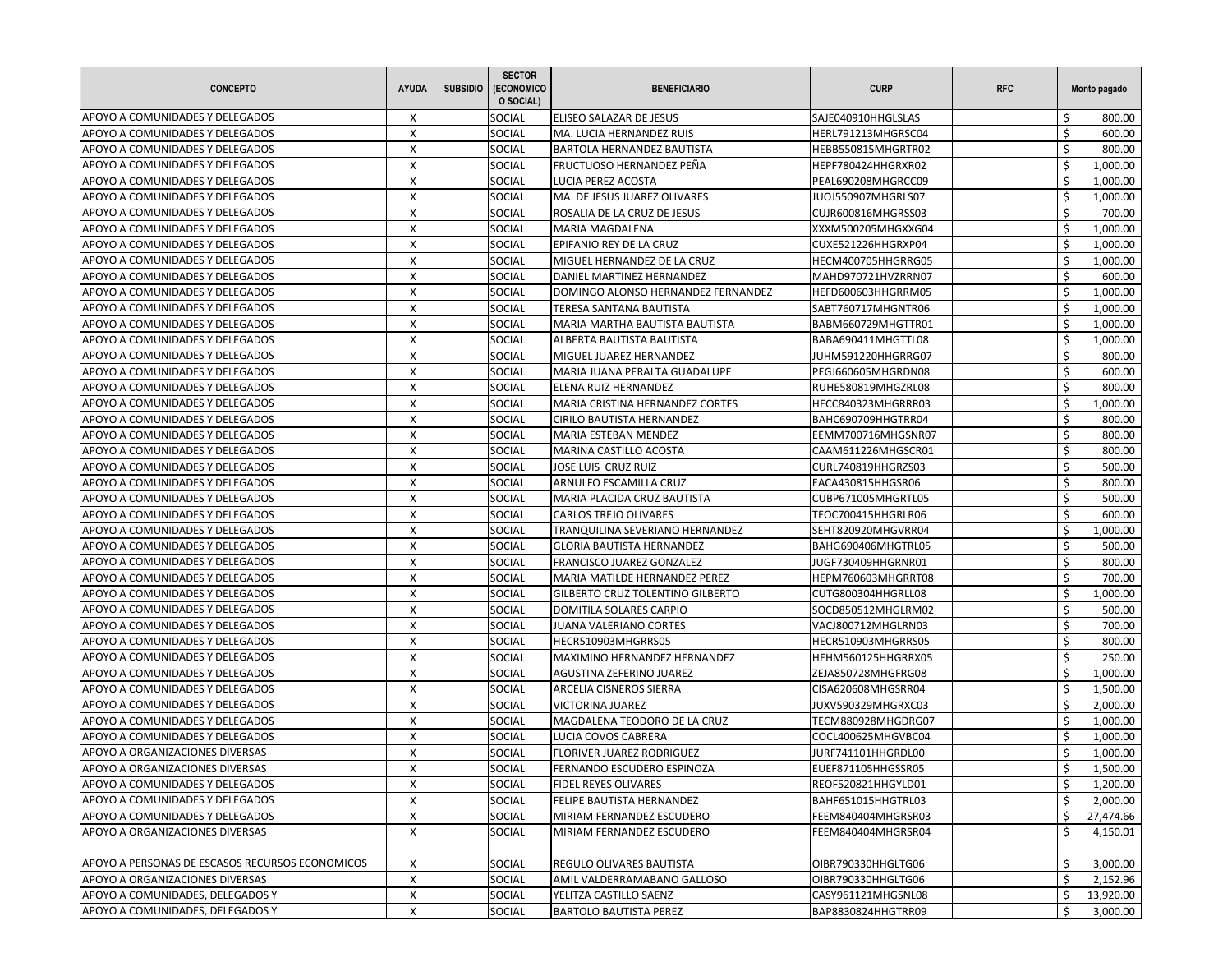| <b>CONCEPTO</b>                      | <b>AYUDA</b> | <b>SUBSIDIO</b> | <b>SECTOR</b><br>(ECONOMICO<br>O SOCIAL) | <b>BENEFICIARIO</b>                                   | <b>CURP</b>                              | <b>RFC</b> |    | Monto pagado |
|--------------------------------------|--------------|-----------------|------------------------------------------|-------------------------------------------------------|------------------------------------------|------------|----|--------------|
| APOYO A COMUNIDADES, DELEGADOS Y     | X            |                 | SOCIAL                                   | <b>RAUL FELIX MORALES</b>                             | FEMR710214HHGLRL09                       |            |    | 2,167.40     |
| APOYO A COMUNIDADES, DELEGADOS Y     | $\mathsf{x}$ |                 | SOCIAL                                   | VALENTIN CODALLOS DE LA CRUZ                          | COCV790322HMCDRL09                       |            | Ś. | 4,640.00     |
| APOYO A COMUNIDADES, DELEGADOS Y     | X            |                 | SOCIAL                                   | YENY DIEGO HERNANDEZ                                  | COCV790322HMCDRL09                       |            | Ś  | 4,640.00     |
| APOYO A COMUNIDADES, DELEGADOS Y     | X            |                 | SOCIAL                                   | MANUEL ESPINOZA HERNANDEZ                             | EIHM610128HHGSRN03                       |            | Ś  | 1,500.00     |
| APOYO A COMUNIDADES, DELEGADOS Y     | X            |                 | SOCIAL                                   | ROBERTO JUAREZ SOLARES                                | JUSR690220HHGRLB06                       |            | Ŝ. | 1,500.00     |
| APOYO A COMUNIDADES, DELEGADOS Y     | X            |                 | SOCIAL                                   | TONANTZIN LOPEZ HERNANDEZ                             | LOHT950314MMCPRN02                       |            | Ś  | 1,500.00     |
| APOYO A COMUNIDADES, DELEGADOS Y     | X            |                 | SOCIAL                                   | HERMELINDA RAMIREZ HERNANDEZ                          | RAHH780323MHGMRR00                       |            | Ś  | 1,500.00     |
| APOYO A COMUNIDADES, DELEGADOS Y     | X            |                 | SOCIAL                                   | MARIA CIPRIANA HERNANDZE DE LA CRUZ                   | HECC731004MHGRRP08                       |            | Ŝ. | 1,500.00     |
| APOYO A COMUNIDADES, DELEGADOS Y     | X            |                 | SOCIAL                                   | <b>GEORGINA VITE SIERRA</b>                           | VISG701108MHGTRR04                       |            | Ś  | 1,500.00     |
| APOYO A COMUNIDADES, DELEGADOS Y     | X            |                 | SOCIAL                                   | ANITA GONZALES HERNANDEZ                              | GOHA681020MHGNRN08                       |            | Ś  | 1,000.00     |
| APOYO A COMUNIDADES, DELEGADOS Y     | X            |                 | SOCIAL                                   | LUCIA PEREZ HERNANDEZ                                 | PEHL851216MHGRRC03                       |            | Ś  | 1,000.00     |
| APOYO A COMUNIDADES, DELEGADOS Y     | X            |                 | SOCIAL                                   | OLGA FUENTES HERNANDEZ                                | FUHO750918MHGNRL01                       |            | \$ | 1,000.00     |
| APOYO A COMUNIDADES, DELEGADOS Y     | X            |                 | SOCIAL                                   | <b>MARCELINO FRANCISCO FUENTES</b>                    | FAFM550707HHGRNR08                       |            | Ś  | 1,000.00     |
| APOYO A COMUNIDADES, DELEGADOS Y     | X            |                 | SOCIAL                                   | <b>HIPOLITO BAUTISTA HERNANDEZ</b>                    | BAHH640813HHGTRP03                       |            | Ś  | 1,000.00     |
| APOYO A COMUNIDADES, DELEGADOS Y     | X            |                 | SOCIAL                                   | <b>JULIO VILLEGAS BAUTISTA</b>                        | VIBJ810412HHGLTL01                       |            | \$ | 1,500.00     |
| APOYO A COMUNIDADES, DELEGADOS Y     | X            |                 | SOCIAL                                   | FRANCISCO GONZALEZ DE LA CRUZ                         | GOCF820515HHGNRR00                       |            | Ś  | 1,500.00     |
| APOYO A COMUNIDADES, DELEGADOS Y     | X            |                 | SOCIAL                                   | MIGUEL JUAREZ HERNANDEZ                               | JUHM591220HHGRRG07                       |            | Ś  | 1,500.00     |
| APOYO A COMUNIDADES, DELEGADOS Y     | X            |                 | <b>SOCIAL</b>                            | BEATRIZ ALVER HERNANDEZ JUAREZ                        | HEJB880727MHGRRT08                       |            | Ś  | 1,000.00     |
| APOYO A COMUNIDADES, DELEGADOS Y     | X            |                 | SOCIAL                                   | MARIA ASUNCIONA OLIVER VELAZQUEZ                      | OIVA860815MHGLLS02                       |            | \$ | 1,000.00     |
| APOYO A COMUNIDADES, DELEGADOS Y     | X            |                 | SOCIAL                                   |                                                       | CALP600710HHGSRD00                       |            | Ś  | 1,000.00     |
| APOYO A COMUNIDADES, DELEGADOS Y     | Χ            |                 | SOCIAL                                   | PEDRO CASTELLANOS LARA<br>ROBERTO MOLINOS HERNANDEZ   |                                          |            | Ś  |              |
|                                      | X            |                 | SOCIAL                                   |                                                       | MOHR620415HHGLRB07                       |            | Ś. | 1,000.00     |
| APOYO A COMUNIDADES, DELEGADOS Y     |              |                 |                                          | <b>ISAIS HERNANDEZ SANTANA</b><br>MISSAEL LOPEZ RAMOS | HESI980706HHGRNS01<br>LORM950417HHGPMS05 |            | Ś  | 3,500.00     |
| APOYO A COMUNIDADES, DELEGADOS Y     | X            |                 | <b>SOCIAL</b>                            |                                                       |                                          |            | Ś  | 24,360.00    |
| APOYO A COMUNIDADES, DELEGADOS Y     | X            |                 | SOCIAL                                   | ALVARO LOPEZ SAMANIEGO                                | LORM950417HHGPMS05                       |            |    | 9,173.50     |
| APOYO A LAS COMUNIDADES              | X            |                 | SOCIAL                                   | ALONSO OCTAVIANO DE LA CRUZ                           | OACA780303HHGCRL00                       |            | \$ | 5,278.00     |
| APOYO A LAS COMUNIDADES              | Χ            |                 | SOCIAL                                   | PEDRO CAYETANO HERNANDEZ                              | CAHP600425HHGYRD02                       |            | Ś  | 2,320.00     |
| APOYO A LAS COMUNIDADES              | X            |                 | SOCIAL                                   | MARCO ANTONIO ESCUDERO CISNEROS                       | EUCM841226HHGSSR01                       |            | Ś  | 1,640.00     |
| APOYO A LAS COMUNIDADES              | X            |                 | SOCIAL                                   | MARCO ANTONIO ESCUDERO CISNEROS                       | EUCM841226HHGSSR01                       |            | Ś  | 4,625.00     |
| APOYO A LAS COMUNIDADES              | X            |                 | SOCIAL                                   | SILVESTRE ZAPATA OCHOA                                | EUCM841226HHGSSR01                       |            | Ś  | 5,000.00     |
| APOYO A LAS COMUNIDADES              | X            |                 | SOCIAL                                   | <b>MAXIMO HERNANDEZ NERY</b>                          | HENM820218HHGRRX01                       |            | Ś  | 4,500.00     |
| APOYO A COMUNIDADES                  | X            |                 | SOCIAL                                   | JOSE MANUEL TEODORO OLIVARES                          | TEOM701208HHGDLN09                       |            | Ś  | 3,500.00     |
| APOYO A COMUNIDADES                  | $\mathsf{X}$ |                 | SOCIAL                                   | ROSALVA REVILLA COSNEROS                              | RECR780301MHGVSS08                       |            | \$ | 4,930.00     |
| APOYO A COMUNIDADES                  | X            |                 | SOCIAL                                   | VALENTIN CODALLOS DE LA CRUZ                          | COCV790322HMCDRL09                       |            | Ś  | 6,960.00     |
| APOYO A COMUNIDADES                  | X            |                 | SOCIAL                                   | YENY DIEGO HERNANDEZ                                  | COCV790322HMCDRL09                       |            | Ś  | 4,000.00     |
| APOYO A COMUNIDADES                  | X            |                 | SOCIAL                                   | LUZ MARIA SALVADOR HERNANDEZ                          | CAHP600425HHGYRD02                       |            | \$ | 1,800.00     |
| APOYO A COMUNIDADES                  | X            |                 | SOCIAL                                   | SIPRIANO PEREZ HERNANDEZ                              | PEHST40809HHGRRP07                       |            | Ś  | 5,220.00     |
| APOYO A COMUNIDADES                  | X            |                 | SOCIAL                                   | ROSAVA REVILLA CISNEROS                               | RECR780301MHGVSS08                       |            | Ś  | 4,872.00     |
| APOYO A COMUNIDADES                  | X            |                 | SOCIAL                                   | ROSAVA REVILLA CISNEROS                               | RECR780301MHGVSS08                       |            | Ś  | 10,788.00    |
| APOYO A COMUNIDADES                  | X            |                 | SOCIAL                                   | FERNANDO DIAZ PESCADOR                                | ZEJA850728MHGFRG08                       |            | \$ | 30,189.90    |
| AYUDA A PERSONA DE ESCASOS RECURSOS  | X            |                 | SOCIAL                                   | MARIA CRUZ ESCUDERO FELIX                             | EUFC410503MHGSLR06                       |            | Ś. | 700.00       |
| AYUDA A PERSONA DE ESCASOS RECURSOS  | X            |                 | SOCIAL                                   | <b>ISAIAS ROJO SANTIAGO</b>                           | EUFC410503MHGSLR06                       |            | \$ | 800.00       |
| JAYUDA A PERSONA DE ESCASOS RECURSOS | X            |                 | SOCIAL                                   | GABRIELA PERALTA HERNANDEZ                            | PEHG761213MHGRRB09                       |            | →  | 700.00       |
| AYUDA A PERSONA DE ESCASOS RECURSOS  | X            |                 | SOCIAL                                   | ANICANDRA HERNANDEZ PEÑA                              | HEPA790315MHGRXN16                       |            | \$ | 1,000.00     |
| AYUDA A PERSONA DE ESCASOS RECURSOS  | X            |                 | <b>SOCIAL</b>                            | BERTHA OLGUIN JUAREZ                                  | OUJB870509MHGLRR03                       |            | \$ | 700.00       |
| AYUDA A PERSONA DE ESCASOS RECURSOS  | X            |                 | SOCIAL                                   | JUAN JUAREZ VARGAS                                    | JUVJ840420HHGRRN04                       |            | \$ | 700.00       |
| AYUDA A PERSONA DE ESCASOS RECURSOS  | X            |                 | SOCIAL                                   | LOURDES JUAREZ CORTES                                 | JUCL850329MHGRRR06                       |            | \$ | 1,000.00     |
| AYUDA A PERSONA DE ESCASOS RECURSOS  | X            |                 | SOCIAL                                   | EDGAR HERNANDEZ PEDROZA                               | HEPE840906HHGRDD01                       |            | Ś  | 1,050.00     |
| AYUDA A PERSONA DE ESCASOS RECURSOS  | X            |                 | SOCIAL                                   | SALVADOR GARISALDI MELO                               | GAMS710318HHGRLL01                       |            | \$ | 1,600.00     |
| AYUDA A PERSONA DE ESCASOS RECURSOS  | X            |                 | SOCIAL                                   | MARIA GUADALUPE GODINEZ CISNEROS                      | GOCG881108MMNDSD14                       |            | \$ | 500.00       |
| AYUDA A PERSONA DE ESCASOS RECURSOS  | X            |                 | <b>SOCIAL</b>                            | <b>HECTOR ORTEGA SALMORAN</b>                         | OESH770926HDFRLC04                       |            | Ŝ. | 1,000.00     |
| AYUDA A PERSONA DE ESCASOS RECURSOS  | X            |                 | SOCIAL                                   | MARIA LEONOR GUERRERO GONZALEZ                        | GUGL010701MHGRNNA3                       |            | \$ | 400.00       |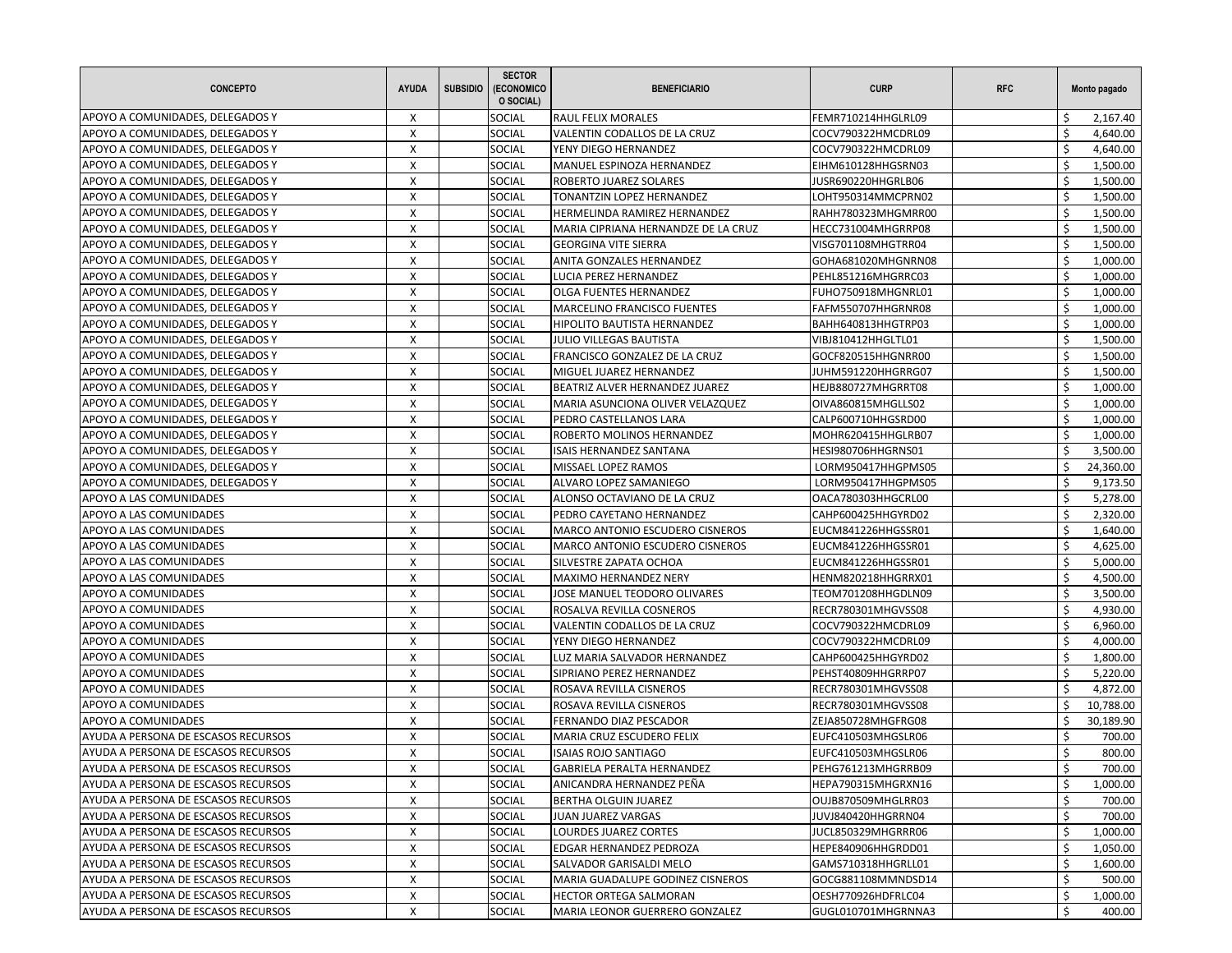| <b>CONCEPTO</b>                     | <b>AYUDA</b>              | <b>SUBSIDIO</b> | <b>SECTOR</b><br>(ECONOMICO<br>O SOCIAL) | <b>BENEFICIARIO</b>                  | <b>CURP</b>        | <b>RFC</b> |    | Monto pagado       |
|-------------------------------------|---------------------------|-----------------|------------------------------------------|--------------------------------------|--------------------|------------|----|--------------------|
| AYUDA A PERSONA DE ESCASOS RECURSOS | Х                         |                 | SOCIAL                                   | MARIO HERNANDEZ OCTAVIANO            | HEOM911017HHGRCR09 |            |    | 500.00             |
| AYUDA A PERSONA DE ESCASOS RECURSOS | X                         |                 | SOCIAL                                   | ALFONSO OLIVARES SANTANA             | OISA920531HHGLNL03 |            | Ś. | 900.00             |
| AYUDA A PERSONA DE ESCASOS RECURSOS | X                         |                 | SOCIAL                                   | DEMETRIO HERNANDEZ HERNANDEZ         | HEHD670609HHGRRM08 |            | Ś. | 400.00             |
| AYUDA A PERSONA DE ESCASOS RECURSOS | X                         |                 | SOCIAL                                   | SANTANA GONZALEZ BAUTISTA            | GOBS650318MHGNTN07 |            | Ś  | 800.00             |
| AYUDA A PERSONA DE ESCASOS RECURSOS | X                         |                 | SOCIAL                                   | NADIA ROSALES MORALES                | ROMN961203MMCSRD01 |            | Ś. | 900.00             |
| AYUDA A PERSONA DE ESCASOS RECURSOS | X                         |                 | SOCIAL                                   | FRANCISCA VITE HERNANDEZ             | ROMN961203MMCSRD01 |            | Ś  | 600.00             |
| AYUDA A PERSONA DE ESCASOS RECURSOS | $\boldsymbol{\mathsf{X}}$ |                 | SOCIAL                                   | NICOLAS BAUTISTA BAUTISTA            | BABN860910HHGTTC05 |            | Ś. | 700.00             |
| AYUDA A PERSONA DE ESCASOS RECURSOS | X                         |                 | SOCIAL                                   | ANASTACIA GARCIA HERNANDEZ           | GAHA471225MHGRRN02 |            | Ś. | 400.00             |
| AYUDA A PERSONA DE ESCASOS RECURSOS | X                         |                 | SOCIAL                                   | RICARDO OLGUIN RIVERA                | OURR670919HHGLVG00 |            | \$ | 400.00             |
| AYUDA A PERSONA DE ESCASOS RECURSOS | X                         |                 | SOCIAL                                   | MARIA HERNANDEZ BARBARA              | HEBM540615MHGRRR00 |            | Ś. | 800.00             |
| AYUDA A PERSONA DE ESCASOS RECURSOS | Χ                         |                 | SOCIAL                                   | JUVENTINO TREJO LARA                 | TELJ461216HHGRRV00 |            | \$ | 1,000.00           |
| AYUDA A PERSONA DE ESCASOS RECURSOS | X                         |                 | SOCIAL                                   | MARIA AGUSTINA OLGUIN HERNANDEZ      | OUHA510829MHGLRG02 |            | Ś. | 800.00             |
| AYUDA A PERSONA DE ESCASOS RECURSOS | X                         |                 | SOCIAL                                   | <b>BERTHA OLGUIN JUAREZ</b>          | OUJB870509MHGLRR03 |            | Ś. | 1,000.00           |
| AYUDA A PERSONA DE ESCASOS RECURSOS | X                         |                 | SOCIAL                                   | MIGUEL JUAREZ HERNANDEZ              | JUHM591220HHGRRG07 |            | Ś  | 1,000.00           |
| AYUDA A PERSONA DE ESCASOS RECURSOS | X                         |                 | SOCIAL                                   | DOMINGA HERNANDEZ FELIX              | HEFD830911MHGRLM01 |            | \$ | 1,000.00           |
| AYUDA A PERSONA DE ESCASOS RECURSOS | Χ                         |                 | SOCIAL                                   | JOSE HERNANDEZ FELIX                 | HEFJ940925HHGRLS07 |            | \$ | 400.00             |
| AYUDA A PERSONA DE ESCASOS RECURSOS | $\boldsymbol{\mathsf{X}}$ |                 | SOCIAL                                   | JOSE ISAURO ROJAS PARDO              | ROPI350320HHGJRS00 |            | Ś  | 1,000.00           |
| AYUDA A PERSONA DE ESCASOS RECURSOS | X                         |                 | SOCIAL                                   | JESSICA HERNANDEZ ORTEGA             | HEOJ890925MMCRRS07 |            | Ś. | 1,000.00           |
| AYUDA A PERSONA DE ESCASOS RECURSOS | X                         |                 | SOCIAL                                   | ISABEL OCTAVIANO DE LA CRUZ          | OACI910404HHGCRS09 |            | \$ | 1,000.00           |
| AYUDA A PERSONA DE ESCASOS RECURSOS | X                         |                 | SOCIAL                                   | PAULINA HERNANDEZ PERALTA            | HEPP900531MHGRRL04 |            | Ś  | 1,000.00           |
| AYUDA A PERSONA DE ESCASOS RECURSOS | Χ                         |                 | SOCIAL                                   | CHRISTOPHER HERNANDEZ HERNANDEZ      | HEHC011212HHGRRHA5 |            | \$ | 1,000.00           |
| AYUDA A PERSONA DE ESCASOS RECURSOS | X                         |                 | SOCIAL                                   | GRISELDA OLIVARES SANTANA            | OISG960406MHGLNR06 |            | Ś. | 800.00             |
| AYUDA A PERSONA DE ESCASOS RECURSOS | X                         |                 | SOCIAL                                   | ADRIAN HERNANDEZ SOLIS               | HESA971121HHGRLD09 |            | Ś. | 800.00             |
| AYUDA A PERSONA DE ESCASOS RECURSOS | X                         |                 | SOCIAL                                   | MARIA MAGDALENA OCTAVIANO DE LA CRUZ | OACM680511MHGCRG05 |            | Ś  | 800.00             |
| AYUDA A PERSONA DE ESCASOS RECURSOS | X                         |                 | <b>SOCIAL</b>                            | JULIANA PEREZ BAUTISTA               | OACM680511MHGCRG05 |            | Ś  | 500.00             |
| AYUDA A PERSONA DE ESCASOS RECURSOS | X                         |                 | SOCIAL                                   | CARLOS DIEGO GONZALEZ                | DIGC670929HHGGNR02 |            | \$ | 600.00             |
| AYUDA A PERSONA DE ESCASOS RECURSOS | X                         |                 | SOCIAL                                   | MARGARITA JUAREZ MENDEZ              | JUMM531017MHGRNR08 |            | Ś  | 500.00             |
| AYUDA A PERSONA DE ESCASOS RECURSOS | X                         |                 | SOCIAL                                   | JOSE ABRAHAM PEREZ MARTINEZ          | PEMA011110HHGRRBA0 |            | Ś. | 600.00             |
| AYUDA A PERSONA DE ESCASOS RECURSOS | X                         |                 | SOCIAL                                   | JACINTO JUAREZ SANTANA               | JUSJ790817HHGRNC07 |            | Ś  | 600.00             |
| AYUDA A PERSONA DE ESCASOS RECURSOS | X                         |                 | SOCIAL                                   | MARTHA HERNANDEZ MENDEZ              | HEMM840223MHGRNR04 |            | Ś. | 500.00             |
| AYUDA A PERSONA DE ESCASOS RECURSOS | X                         |                 | SOCIAL                                   | <b>ERASTA ESTEBAN CORTES</b>         | EECE560713MHGSRR04 |            | \$ | 500.00             |
| AYUDA A PERSONA DE ESCASOS RECURSOS | X                         |                 | SOCIAL                                   | MIGUEL GONZALEZ BAUTISTA             | EECE560713MHGSRR04 |            | Ś  | 800.00             |
| AYUDA A PERSONA DE ESCASOS RECURSOS | X                         |                 | SOCIAL                                   | FLORENTINO RAMIREZ GUZMAN            | RAGF580917HHGMZL01 |            | Ś  | 500.00             |
| AYUDA A PERSONA DE ESCASOS RECURSOS | X                         |                 | SOCIAL                                   | CLAUDIA GUADALUPE BAUTISTA SOLIS     | BASC930707MHGTLL05 |            | \$ | 500.00             |
| AYUDA A PERSONA DE ESCASOS RECURSOS | X                         |                 | <b>SOCIAL</b>                            | ROSALVA SANTANA OLIVARES             | SAOR951217MHGNLS03 |            | Ś  | 400.00             |
| AYUDA A PERSONA DE ESCASOS RECURSOS | X                         |                 | SOCIAL                                   | <b>HECTOR DIAZ UGARTE</b>            | DIUH870526HDFZGC00 |            | Ś  | 1,225.00           |
| AYUDA A PERSONA DE ESCASOS RECURSOS | X                         |                 | SOCIAL                                   | <b>ALFREDO GRANADOS VITE</b>         | GAVA900211HDFRTL03 |            | Ś  | 1,225.00           |
| AYUDA A PERSONA DE ESCASOS RECURSOS | X                         |                 | SOCIAL                                   | EDGAR HERNANDEZ PEDRAZA              | HEPE840906HHGRDD01 |            | Ś. | 1,400.00           |
| AYUDA A PERSONA DE ESCASOS RECURSOS | X                         |                 | SOCIAL                                   |                                      | CUSA770507MHGRMR03 |            | \$ |                    |
| AYUDA A PERSONA DE ESCASOS RECURSOS | X                         |                 | <b>SOCIAL</b>                            | AURELIA DE LA CRUZ SAMANIEGO         |                    |            | Ś  | 1,000.00           |
|                                     | X                         |                 | SOCIAL                                   | DIONICIO JUAREZ OLGUIN               | JUOD811009HHGRLN04 |            | \$ | 1,000.00<br>500.00 |
| AYUDA A PERSONA DE ESCASOS RECURSOS |                           |                 |                                          | CECILIA FELIX HERNANDEZ              | FEHC940912MHGLRC01 |            |    |                    |
| AYUDA A PERSONA DE ESCASOS RECURSOS | X                         |                 | SOCIAL                                   | JESSICA ISIDRO HERNANDEZ             | IIHJ941024MHGSRS02 |            | Ş  | 500.00             |
| AYUDA A PERSONA DE ESCASOS RECURSOS | X                         |                 | SOCIAL                                   | SALVADOR GARISALDI MELO              | GAMS710318HHGRLL01 |            | \$ | 250.00             |
| AYUDA A PERSONA DE ESCASOS RECURSOS | X                         |                 | <b>SOCIAL</b>                            | ROSALINA HERNANDEZ HERNANDEZ         | HEHR730410MHGRRS03 |            | \$ | 1,000.00           |
| AYUDA A PERSONA DE ESCASOS RECURSOS | X                         |                 | <b>SOCIAL</b>                            | MARIA YESENIA REYES VIDAL            | REVY870112MHGYDS12 |            | \$ | 500.00             |
| AYUDA A PERSONA DE ESCASOS RECURSOS | Χ                         |                 | SOCIAL                                   | NOHEMIPEREZ CISNEROS                 | PECN921026MDFRSH05 |            | \$ | 500.00             |
| AYUDA A PERSONA DE ESCASOS RECURSOS | X                         |                 | SOCIAL                                   | MARGARITA VITE FELIX                 | VIFM781106MHGTLR00 |            | \$ | 500.00             |
| AYUDA A PERSONA DE ESCASOS RECURSOS | X                         |                 | SOCIAL                                   | LETICIA COBOS JUAREZ                 | COJL810630MHGBRT01 |            | \$ | 500.00             |
| AYUDA A PERSONA DE ESCASOS RECURSOS | X                         |                 | <b>SOCIAL</b>                            | MIGUEL BELTRAN REVILLA               | EERM830929HHGLVG03 |            | \$ | 1,000.00           |
| AYUDA A PERSONA DE ESCASOS RECURSOS | X                         |                 | <b>SOCIAL</b>                            | MARIA ALEJANDRA HERNANDEZ CRUZ       | HECA650502MHGRRL06 |            | Ś. | 1,000.00           |
| AYUDA A PERSONA DE ESCASOS RECURSOS | X                         |                 | SOCIAL                                   | HERNANDEZ ESCUDERO MIRIAM            | FEEM840404MHGRSR03 |            | \$ | 1,711.00           |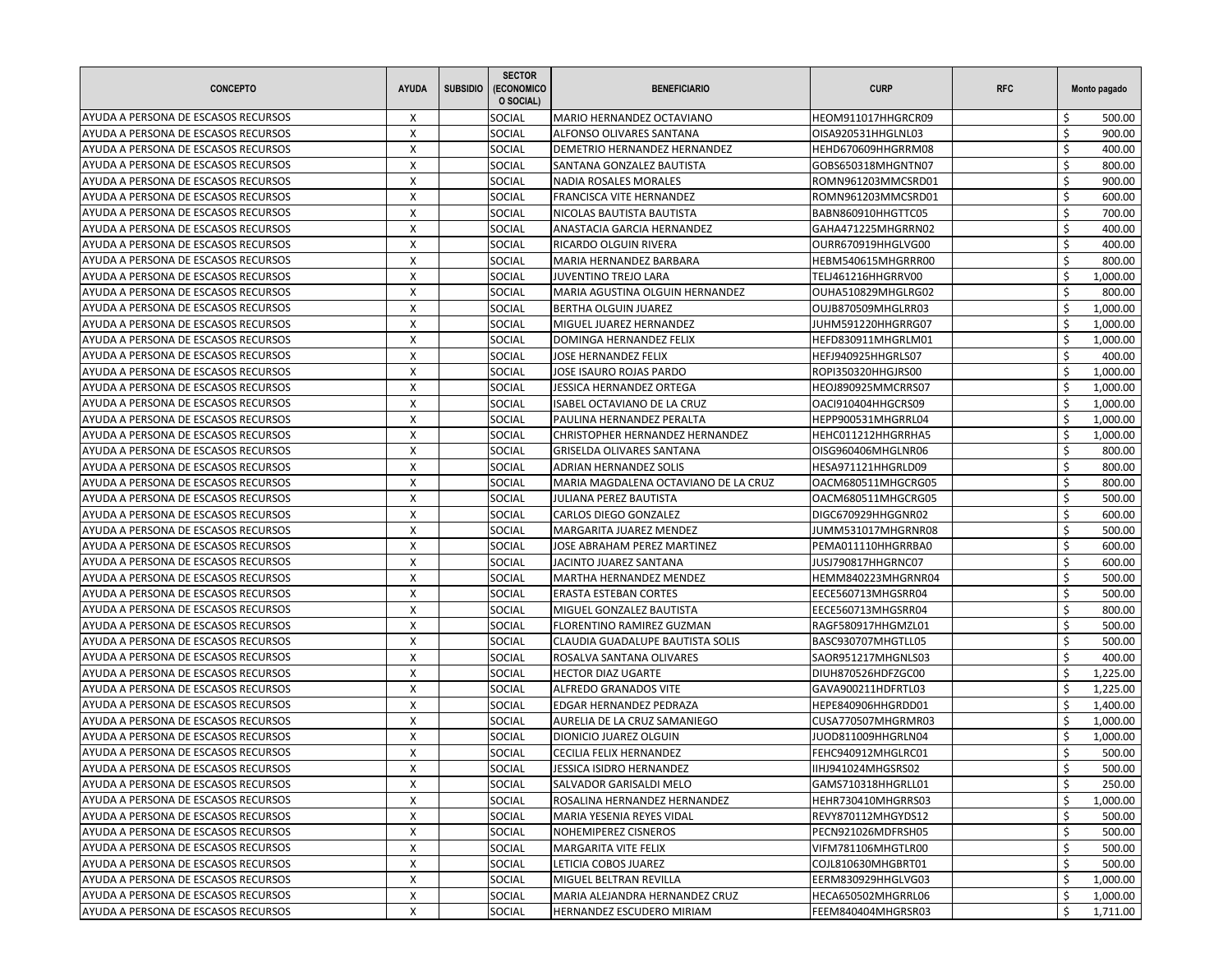| <b>CONCEPTO</b>                          | <b>AYUDA</b>              | <b>SUBSIDIO</b> | <b>SECTOR</b><br>(ECONOMICO<br>O SOCIAL) | <b>BENEFICIARIO</b>                                 | <b>CURP</b>                              | <b>RFC</b> |               | Monto pagado |
|------------------------------------------|---------------------------|-----------------|------------------------------------------|-----------------------------------------------------|------------------------------------------|------------|---------------|--------------|
| AYUDA A PERSONA DE ESCASOS RECURSOS      | Х                         |                 | SOCIAL                                   | SERVICIO FAYAD SA DE CV                             | FEEM840404MHGRSR03                       |            |               | 1,720.15     |
| AYUDA A PERSONA DE ESCASOS RECURSOS      | X                         |                 | SOCIAL                                   | SERVICIO FAYAD SA DE CV                             | FEEM840404MHGRSR03                       |            | Ś.            | 1,500.80     |
| AYUDA A PERSONA DE ESCASOS RECURSOS      | X                         |                 | SOCIAL                                   | GABRIEL JUAREZ DE L ACRUZ                           | JUCG920226HHGRRB05                       |            | Ś.            | 500.00       |
| AYUDA A PERSONA DE ESCASOS RECURSOS      | X                         |                 | SOCIAL                                   | PEDRO ARENAS ZAPATA                                 | AEZP610220HHGRPD03                       |            | Ś             | 700.00       |
| AYUDA A PERSONA DE ESCASOS RECURSOS      | X                         |                 | SOCIAL                                   | EDGAR HERNANDEZ PEDROZA                             | HEPE840906HHGRDD01                       |            | \$            | 1,100.00     |
| AYUDA A PERSONA DE ESCASOS RECURSOS      | X                         |                 | SOCIAL                                   | MA. CATARINA OCTAVIANO DE LA CRUZ                   | OACC600425MHGCRT02                       |            | Ś             | 500.00       |
| AYUDA A PERSONA DE ESCASOS RECURSOS      | $\boldsymbol{\mathsf{X}}$ |                 | SOCIAL                                   | MARIA ANGELINA HERNANDEZ PEÑA                       | HEPA990820MHGRXN03                       |            | Ś             | 800.00       |
| AYUDA A PERSONA DE ESCASOS RECURSOS      | X                         |                 | SOCIAL                                   | <b>CRESENCIA ORTES GALLARDO</b>                     | COGC780419MHGRLR07                       |            | Ś.            | 800.00       |
| AYUDA A PERSONA DE ESCASOS RECURSOS      | X                         |                 | SOCIAL                                   | <b>IVONNE REYES HERNANDEZ</b>                       | REHI891113MDFYRV07                       |            | \$            | 800.00       |
| AYUDA A PERSONA DE ESCASOS RECURSOS      | X                         |                 | SOCIAL                                   | JUANA DE LA CRUZ BAUTISTA                           | CUBJ771205MHGRTN08                       |            | Ś             | 1,000.00     |
| AYUDA A PERSONA DE ESCASOS RECURSOS      | Χ                         |                 | SOCIAL                                   | YOLANDA OLIVARES FELIX                              | OIFY561120MHGLLL05                       |            | \$            | 600.00       |
| AYUDA A PERSONA DE ESCASOS RECURSOS      | X                         |                 | SOCIAL                                   | YOLANDA VELAZQUEZ GONZALEZ                          | MEGY720523MHGLNL08                       |            | Ś.            | 500.00       |
| AYUDA A PERSONA DE ESCASOS RECURSOS      | X                         |                 | SOCIAL                                   | DELFINO DORIO PEREZ                                 | DOPD721224HHGRRL00                       |            | Ś.            | 700.00       |
| AYUDA A PERSONA DE ESCASOS RECURSOS      | X                         |                 | SOCIAL                                   | <b>JUANA BAUTISTA ROJO</b>                          | BARJ740712MHGTJN08                       |            | Ś             | 700.00       |
| AYUDA A PERSONA DE ESCASOS RECURSOS      | X                         |                 | SOCIAL                                   | HUMBERTO LARA ANTONIO                               | LAAR620521HHGRNPP07                      |            | Ś             | 800.00       |
| AYUDA A PERSONA DE ESCASOS RECURSOS      | Χ                         |                 | SOCIAL                                   | TOMAS BAUTISTA HERNANDEZ                            | BAHT481221HHGTRM08                       |            | Ś             | 500.00       |
| AYUDA A PERSONA DE ESCASOS RECURSOS      | $\boldsymbol{\mathsf{X}}$ |                 | SOCIAL                                   | MARIA CATARINA HERNANDE                             | HERC440407MHGRST06                       |            | Ś             | 1,500.00     |
| AYUDA A PERSONA DE ESCASOS RECURSOS      | X                         |                 | SOCIAL                                   | EMMA CODALLOS DE LA CRUZ                            | HERC440407MHGRST06                       |            | Ś.            | 1,740.00     |
| AYUDA A PERSONA DE ESCASOS RECURSOS      | X                         |                 | SOCIAL                                   | PEDRO CAYETANO HERNANDEZ                            | CAHP600425HHGYRD02                       |            | \$            | 700.00       |
| AYUDA A PERSONA DE ESCASOS RECURSOS      | X                         |                 | SOCIAL                                   | NICOLAS CORRALCO TLENTINO                           | COTN570621HHGRLC07                       |            | Ś             | 800.00       |
| AYUDA A PERSONA DE ESCASOS RECURSOS      | Χ                         |                 | SOCIAL                                   | CESAR VALENTIN RAMIREZ BAUTISTA                     | COTN570621HHGRLC07                       |            | Ś             | 1,600.00     |
| AYUDA A PERSONA DE ESCASOS RECURSOS      | X                         |                 | SOCIAL                                   | BEATRIZ ALVER HERNANDEZ JUAREZ                      | HEJB880727MHGRRT08                       |            | \$            | 1,000.00     |
| AYUDA A PERSONA DE ESCASOS RECURSOS      | X                         |                 | SOCIAL                                   | EDGAR HERNANDEZ PEDROZA                             | HEPE840906HHGRDD01                       |            | Ś             | 1,600.00     |
| AYUDA A PERSONA DE ESCASOS RECURSOS      | X                         |                 | SOCIAL                                   | SALVADOR GARIBALDI MELO                             | GAMS710318HHGRLL01                       |            | Ś             | 1,400.00     |
| AYUDA A PERSONA DE ESCASOS RECURSOS      | X                         |                 | <b>SOCIAL</b>                            | CIRA HERNANDEZ AUSTRIA                              | HEAC540510MHGRSR08                       |            | Ś             | 500.00       |
| AYUDA A PERSONA DE ESCASOS RECURSOS      | X                         |                 | SOCIAL                                   | CESAR VALENTIN RAMIREZ BAUTISTA                     | HEAC540510MHGRSR08                       |            | \$            | 1,600.00     |
| APOYO A COMUNIDADES Y DELEGADOS          | X                         |                 | SOCIAL                                   | FERNANDO ESCUDERO ESPINOZA                          | EUEF871105HHGSSR05                       |            | Ś             | 1,500.00     |
| APOYO A COMUNIDADES Y DELEGADOS          | X                         |                 | SOCIAL                                   | BRIGIDA TELLEZ SANTANA                              | TESB890724MHGLNR08                       |            | Ś.            | 500.00       |
| APOYO A COMUNIDADES Y DELEGADOS          | X                         |                 | SOCIAL                                   | SEFERINO PEREZ COBOS                                | PECS690826HHGRBF04                       |            | \$            | 500.00       |
| APOYO A COMUNIDADES Y DELEGADOS          | X                         |                 | SOCIAL                                   | <b>NESTOR RAMIREZ PEREZ</b>                         |                                          |            | Ś             | 1,050.00     |
| <b>AYUDAS SOCIALES</b>                   | X                         |                 | SOCIAL                                   |                                                     | PECS690826HHGRBF04                       |            | Ś             | 60,653.02    |
|                                          | X                         |                 | SOCIAL                                   | MIRIAM FERNANDEZ ESCUDERO                           | FEEM840404MHGRSR03                       |            | \$            | 1,500.00     |
| APOYO A COMUNIDADES, DELEGADOS Y BARRIOS | X                         |                 | SOCIAL                                   | MANUEL ESPINOZA HERNANDEZ<br>ROBERTO JUAREZ SOLARES | EIHM610128HHGSRN03<br>JUSR690220HHGRLB06 |            | Ś             | 1,500.00     |
| APOYO A COMUNIDADES, DELEGADOS Y BARRIOS | X                         |                 | SOCIAL                                   |                                                     |                                          |            | Ś             |              |
| APOYO A COMUNIDADES, DELEGADOS Y BARRIOS |                           |                 |                                          | TONANTZIN LOPEZ HERNANDEZ                           | LOHT950314MMCPRN02                       |            |               | 1,500.00     |
| APOYO A COMUNIDADES, DELEGADOS Y BARRIOS | X                         |                 | <b>SOCIAL</b>                            | HERMELINDA RAMIREZ HERNANDEZ                        | RAHH780323MHGMRR00                       |            | \$<br>Ś       | 1,500.00     |
| APOYO A COMUNIDADES, DELEGADOS Y BARRIOS | X                         |                 | SOCIAL                                   | MARIA CIPRIANA HERNANDZE DE LA CRUZ                 | HECC731004MHGRRP08                       |            | Ś             | 1,500.00     |
| APOYO A COMUNIDADES, DELEGADOS Y BARRIOS | X                         |                 | SOCIAL                                   | <b>GEORGINA VITE SIERRA</b>                         | VISG701108MHGTRR04                       |            | Ś             | 1,500.00     |
| APOYO A COMUNIDADES, DELEGADOS Y BARRIOS | X                         |                 | SOCIAL                                   | ANITA GONZALES HERNANDEZ                            | GOHA681020MHGNRN08                       |            |               | 1,000.00     |
| APOYO A COMUNIDADES, DELEGADOS Y BARRIOS | X                         |                 | SOCIAL                                   | LUCIA PEREZ HERNANDEZ                               | PEHL851216MHGRRC03                       |            | \$<br>$\zeta$ | 1,000.00     |
| APOYO A COMUNIDADES, DELEGADOS Y BARRIOS | X                         |                 | <b>SOCIAL</b>                            | OLGA FUENTES HERNANDEZ                              | FUHO750918MHGNRL01                       |            |               | 1,000.00     |
| APOYO A COMUNIDADES, DELEGADOS Y BARRIOS | X                         |                 | SOCIAL                                   | MARCELINO FRANCISCO FUENTES                         | FAFM550707HHGRNR08                       |            | \$            | 1,000.00     |
| APOYO A COMUNIDADES, DELEGADOS Y BARRIOS | X                         |                 | SOCIAL                                   | HIPOLITO BAUTISTA HERNANDEZ                         | BAHH640813HHGTRP03                       |            | Ş             | 1,000.00     |
| APOYO A COMUNIDADES, DELEGADOS Y BARRIOS | X                         |                 | SOCIAL                                   | JULIO VILLEGAS BAUTISTA                             | VIBJ810412HHGLTL01                       |            | \$            | 1,500.00     |
| APOYO A COMUNIDADES, DELEGADOS Y BARRIOS | X                         |                 | SOCIAL                                   | FRANCISCO GONZALEZ DE LA CRUZ                       | GOCF820515HHGNRR00                       |            | \$            | 1,500.00     |
| APOYO A COMUNIDADES, DELEGADOS Y BARRIOS | X                         |                 | SOCIAL                                   | MIGUEL JUAREZ HERNANDEZ                             | JUHM591220HHGRRG07                       |            | \$            | 1,500.00     |
| APOYO A COMUNIDADES, DELEGADOS Y BARRIOS | Χ                         |                 | <b>SOCIAL</b>                            | BEATRIZ ALVER HERNANDEZ JUAREZ                      | HEJB880727MHGRRT08                       |            | \$            | 1,000.00     |
| APOYO A COMUNIDADES, DELEGADOS Y BARRIOS | X                         |                 | SOCIAL                                   | MARIA ASUNCIONA OLIVER VELAZQUEZ                    | OIVA860815MHGLLS02                       |            | \$            | 1,000.00     |
| APOYO A COMUNIDADES, DELEGADOS Y BARRIOS | X                         |                 | SOCIAL                                   | PEDRO CASTELLANOS LARA                              | CALP600710HHGSRD00                       |            | \$            | 1,000.00     |
| APOYO A COMUNIDADES, DELEGADOS Y BARRIOS | X                         |                 | SOCIAL                                   | ROBERTO MOLINOS HERNANDEZ                           | MOHR620415HHGLRB07                       |            | \$            | 1,000.00     |
| APOYO A ORGANIZACIONES DIVERSAS          | X                         |                 | <b>SOCIAL</b>                            | ROSALVA REVILLA CISNEROS                            | RECR780301MHGVSS08                       |            | Ś.            | 9,396.00     |
| APOYO A COMUNIDADES                      | X                         |                 | SOCIAL                                   | MARCOS CRUZ MELO                                    | RECR780301MHGVSS08                       |            | \$            | 8,700.00     |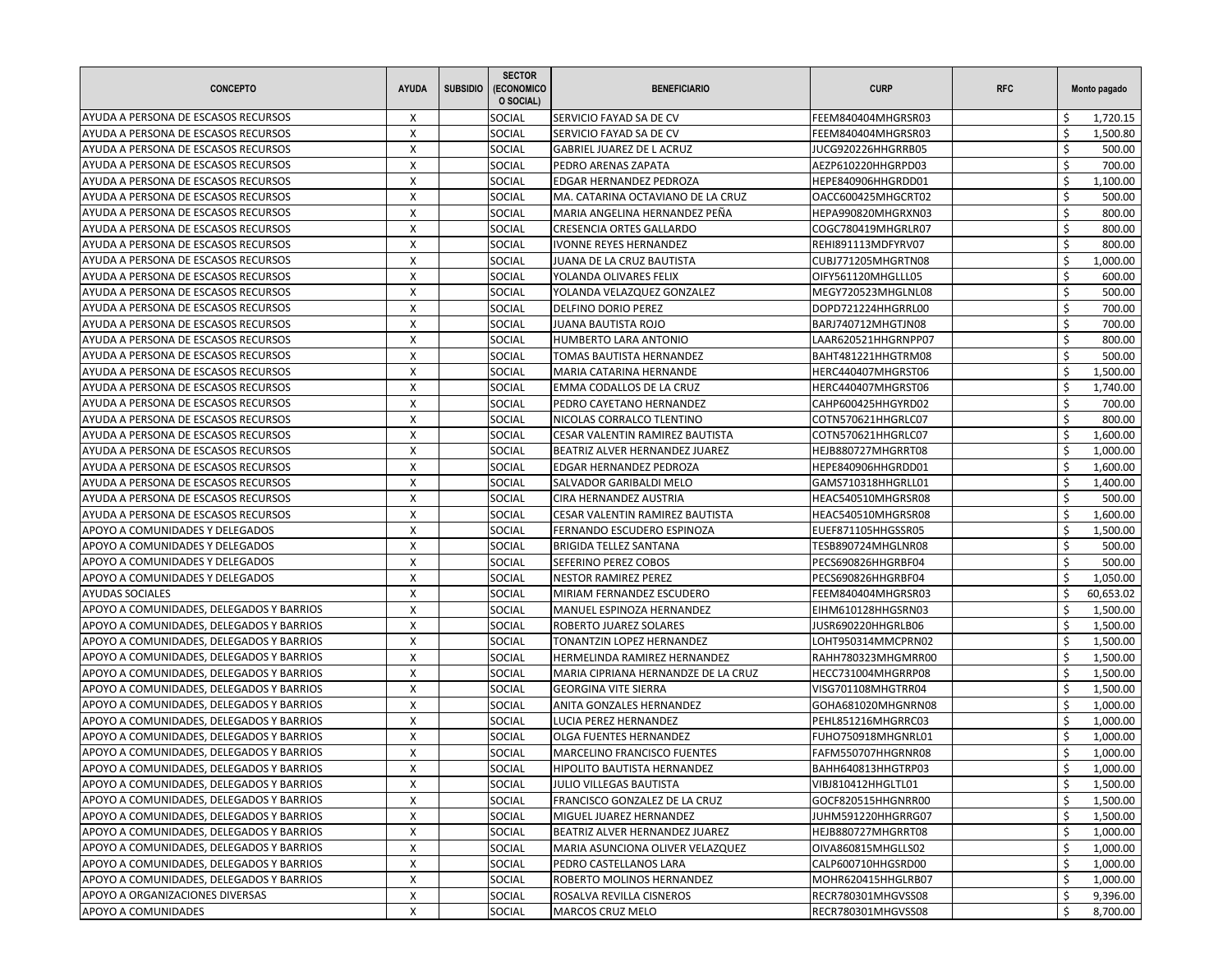| <b>CONCEPTO</b>                   | <b>AYUDA</b> | <b>SUBSIDIO</b> | <b>SECTOR</b><br>(ECONOMICO<br>O SOCIAL) | <b>BENEFICIARIO</b>                             | <b>CURP</b>        | <b>RFC</b> |         | Monto pagado |
|-----------------------------------|--------------|-----------------|------------------------------------------|-------------------------------------------------|--------------------|------------|---------|--------------|
| APOYO A COMUNIDADES               | X            |                 | SOCIAL                                   | <b>MARCOS CRUZ MELO</b>                         | RECR780301MHGVSS08 |            |         | 9,996.00     |
| APOYO A COMUNIDADES               | X            |                 | <b>SOCIAL</b>                            | MARCOS CRUZ MELO                                | RECR780301MHGVSS08 |            | \$      | 1,000.00     |
| APOYA A LA COMUNIDAD              | X            |                 | SOCIAL                                   | FRANCISCO SAGAON SALAZAR                        | SASF630705HHGGLR05 |            | Ś       | 25,000.00    |
| APOYA A LA COMUNIDAD              | X            |                 | SOCIAL                                   | VALENTIN CODALLOS DE LA CRUZ                    | COCV790322HMCDRL09 |            | Ś       | 6,960.00     |
| APOYO A COMUNIDADES               | X            |                 | SOCIAL                                   | ALBERTO VITE ROMERO                             | VIRA761121HHGTML00 |            | \$      | 8,500.00     |
| <b>APOYO A COMUNIDADES</b>        | X            |                 | SOCIAL                                   | MIRIAM FERNANDEZ ESCUDERO                       | FEEM840404MHGRSR03 |            | Ś       | 15,529.56    |
| APOYO A COMUNIDADES               | X            |                 | <b>SOCIAL</b>                            | MIRIAM FERNANDEZ ESCUDERO                       | FEEM840404MHGRSR03 |            | Ś       | 56,533.37    |
| APOYO A COMUNIDADES               | X            |                 | <b>SOCIAL</b>                            | MA. ASUNCION RAMOS HERNANDEZ                    | RAHA601208MHGMRS04 |            | Ś.      | 3,000.00     |
| APOYO A COMUNIDADES               | X            |                 | SOCIAL                                   | EDGAR HERNANDEZ PEDROZA                         | HEPE840906HHGRDD01 |            | Ś       | 2,500.00     |
| <b>APOYO A COMUNIDADES</b>        | X            |                 | SOCIAL                                   | PATRICIA HERNANDEZ HERNANDEZ                    | HEHP890901MHGRRT04 |            | Ś       | 3,000.00     |
| AYUDA A SERVICIO Y GASTOS MEDICOS | X            |                 | SOCIAL                                   | <b>ENRIQUE MONTIEL QUIROZ</b>                   | MOQI760709HHGNRV09 |            | Ś       | 9,500.00     |
| APOYO A COMUNIDADES Y DELEGADOS   | X            |                 | <b>SOCIAL</b>                            | <b>GABRIEL JIMENEZ PEREZ</b>                    | JIPG930705HHGMRB03 |            | Ŝ       | 800.00       |
| APOYO A COMUNIDADES Y DELEGADOS   | X            |                 | SOCIAL                                   | BRUNO ABEL SANCHEZ LARA                         | SALB791006HMCNRR03 |            | Ś       | 660.00       |
| APOYO A COMUNIDADES Y DELEGADOS   | X            |                 | SOCIAL                                   | JOSE HILARIO HERNANDEZ BAUTISTA                 | SALB791006HMCNRR03 |            | Ś       | 1,000.00     |
| APOYO EN GASTOS MEDICOS           | X            |                 | <b>SOCIAL</b>                            | MEDICINAS Y POPULARES DE LA SIERRA S.A. DE C.V. | SALB791006HMCNRR03 |            | Ś.      | 756.00       |
| APOYO EN GASTOS MEDICOS           | X            |                 | SOCIAL                                   | LIZETH ESPINOZA MARTINEZ                        | EIML890429MHGSRZ05 |            | $\zeta$ | 400.00       |
| APOYO A ORGANIZACIONES DIVERSAS   | X            |                 | SOCIAL                                   | OSCAR SERNA PARDO                               | SEPO840820HHGRRS07 |            | Ś.      | 800.00       |
| APOYO A ORGANIZACIONES DIVERSAS   | X            |                 | <b>SOCIAL</b>                            | FLORIVER JUAREZ RODRIGUEZ                       | JURF741101HHGRDL00 |            | Ś       | 700.00       |
| APOYO A ORGANIZACIONES DIVERSAS   | X            |                 | SOCIAL                                   | JUAN DOMINGO PEREZ                              | PEXJ550809HHGRXN05 |            | \$      | 400.00       |
| APOYO A ORGANIZACIONES DIVERSAS   | X            |                 | <b>SOCIAL</b>                            | FIDEL REYES OLIVARES                            | REPF520821HHGYLD01 |            | Ś.      | 1,600.00     |
| APOYO A COMUNIDADES Y DELEGADOS   | X            |                 | SOCIAL                                   | MISSAEL LOPEZ RAMOS                             | LORM950417HHGRMS05 |            | Ś       | 15,080.00    |
| APOYO A COMUNIDADES Y DELEGADOS   | X            |                 | SOCIAL                                   | MISSAEL LOPEZ RAMOS                             | LORM950417HHGRMS05 |            | \$      | 10,440.00    |
| APOYO A COMUNIDADES Y DELEGADOS   | X            |                 | SOCIAL                                   | MIRIAM FERNANDEZ ESCUDERO                       | FEEM840404MHGRSR03 |            | Ś       | 72,053.95    |
| APOYO A COMUNIDADES Y DELEGADOS   | X            |                 | SOCIAL                                   | MIRIAM FERNANDEZ ESCUDERO                       | FEEM840404MHGRSR03 |            | Ś       | 10,193.02    |
| APOYO A COMUNIDADES Y DELEGADOS   | X            |                 | <b>SOCIAL</b>                            | SALVADOR JUAREZ BAUTISTA                        | FEEM840404MHGRSR03 |            | \$      | 5,318.02     |
| APOYO A COMUNIDADES Y DELEGADOS   | X            |                 | SOCIAL                                   | RENE AL FREDO HERNANDEZ GONZALEZ                | HEGR860223HHGRNN09 |            | Ś       | 3,500.00     |
| APOYO A COMUNIDADES Y DELEGADOS   | X            |                 | SOCIAL                                   | MARIO MEZA ANGELS                               | MEAM761027HHGZNR08 |            | Ś       | 20,300.00    |
| APOYO A COMUNIDADES Y DELEGADOS   | X            |                 | <b>SOCIAL</b>                            | MANUEL ESPINOZA HERNANDEZ                       | EIHM610128HHGSRN03 |            | Ś       | 1,500.00     |
| APOYO A COMUNIDADES Y DELEGADOS   | X            |                 | SOCIAL                                   | ROBERTO JUAREZ SOLARES                          | JUSR690220HHGRLB06 |            | Ś       | 1,500.00     |
| APOYO A COMUNIDADES Y DELEGADOS   | X            |                 | <b>SOCIAL</b>                            | TONANTZIN LOPEZ HERNANDEZ                       | LOHT950314MMCPRN02 |            | Ś       | 1,500.00     |
| APOYO A COMUNIDADES Y DELEGADOS   | X            |                 | SOCIAL                                   | HERMELINDA RAMIREZ HERNANDEZ                    | RAHH780323MHGMRR00 |            | Ś       | 1,500.00     |
| APOYO A COMUNIDADES Y DELEGADOS   | X            |                 | SOCIAL                                   | MARIA CIPRIANA HERNANDZE DE LA CRUZ             | HECC731004MHGRRP08 |            | \$      | 1,500.00     |
| APOYO A COMUNIDADES Y DELEGADOS   | X            |                 | <b>SOCIAL</b>                            | <b>GEORGINA VITE SIERRA</b>                     | VISG701108MHGTRR04 |            | Ś       | 1,500.00     |
| APOYO A COMUNIDADES Y DELEGADOS   | X            |                 | SOCIAL                                   | ANITA GONZALES HERNANDEZ                        | GOHA681020MHGNRN08 |            | Ś       | 1,000.00     |
| APOYO A COMUNIDADES Y DELEGADOS   | X            |                 | <b>SOCIAL</b>                            | LUCIA PEREZ HERNANDEZ                           | PEHL851216MHGRRC03 |            | \$      | 1,000.00     |
| APOYO A COMUNIDADES Y DELEGADOS   | X            |                 | SOCIAL                                   | OLGA FUENTES HERNANDEZ                          | FUHO750918MHGNRL01 |            | Ś       | 1,000.00     |
| APOYO A COMUNIDADES Y DELEGADOS   | X            |                 | SOCIAL                                   | <b>MARCELINO FRANCISCO FUENTES</b>              | FAFM550707HHGRNR08 |            | Ś       | 1,000.00     |
| APOYO A COMUNIDADES Y DELEGADOS   | X            |                 | <b>SOCIAL</b>                            | HIPOLITO BAUTISTA HERNANDEZ                     | BAHH640813HHGTRP03 |            | Ś       | 1,000.00     |
| APOYO A COMUNIDADES Y DELEGADOS   | X            |                 | SOCIAL                                   | <b>JULIO VILLEGAS BAUTISTA</b>                  | VIBJ810412HHGLTL01 |            | \$      | 1,500.00     |
| APOYO A COMUNIDADES Y DELEGADOS   | X            |                 | SOCIAL                                   | FRANCISCO GONZALEZ DE LA CRUZ                   | GOCF820515HHGNRR00 |            | Ś       | 1,500.00     |
| APOYO A COMUNIDADES Y DELEGADOS   | X            |                 | SOCIAL                                   | MIGUEL JUAREZ HERNANDEZ                         | JUHM591220HHGRRG07 |            | Ś       | 1,500.00     |
| APOYO A COMUNIDADES Y DELEGADOS   | X            |                 | <b>SOCIAL</b>                            | BEATRIZ ALVER HERNANDEZ JUAREZ                  | HEJB880727MHGRRT08 |            | \$      | 1,000.00     |
| APOYO A COMUNIDADES Y DELEGADOS   | Х            |                 | <b>SOCIAL</b>                            | MARIA ASUNCIONA OLIVER VELAZQUEZ                | OIVA860815MHGLLS02 |            | \$      | 1,000.00     |
| APOYO A COMUNIDADES Y DELEGADOS   | X            |                 | SOCIAL                                   | PEDRO CASTELLANOS LARA                          | CALP600710HHGSRD00 |            | \$      | 1,000.00     |
| APOYO A COMUNIDADES Y DELEGADOS   | X            |                 | SOCIAL                                   | ROBERTO MOLINOS HERNANDEZ                       | MOHR620415HHGLRB07 |            | \$      | 1,000.00     |
| APOYO A COMUNIDADES Y DELEGADOS   | X            |                 | <b>SOCIAL</b>                            | MANUEL ESPINOZA HERNANDEZ                       | EIHM610128HHGSRN03 |            | \$      | 1,500.00     |
| APOYO A COMUNIDADES Y DELEGADOS   | X            |                 | SOCIAL                                   | ROBERTO JUAREZ SOLARES                          | JUSR690220HHGRLB06 |            | Ś       | 1,500.00     |
| APOYO A COMUNIDADES Y DELEGADOS   | X            |                 | <b>SOCIAL</b>                            | TONANTZIN LOPEZ HERNANDEZ                       | LOHT950314MMCPRN02 |            | \$      | 1,500.00     |
| APOYO A COMUNIDADES Y DELEGADOS   | X            |                 | SOCIAL                                   | HERMELINDA RAMIREZ HERNANDEZ                    | RAHH780323MHGMRR00 |            | \$      | 1,500.00     |
| APOYO A COMUNIDADES Y DELEGADOS   | X            |                 | <b>SOCIAL</b>                            | MARIA CIPRIANA HERNANDZE DE LA CRUZ             | HECC731004MHGRRP08 |            | \$      | 1,500.00     |
| APOYO A COMUNIDADES Y DELEGADOS   | X            |                 | SOCIAL                                   | <b>GEORGINA VITE SIERRA</b>                     | VISG701108MHGTRR04 |            | \$      | 1,500.00     |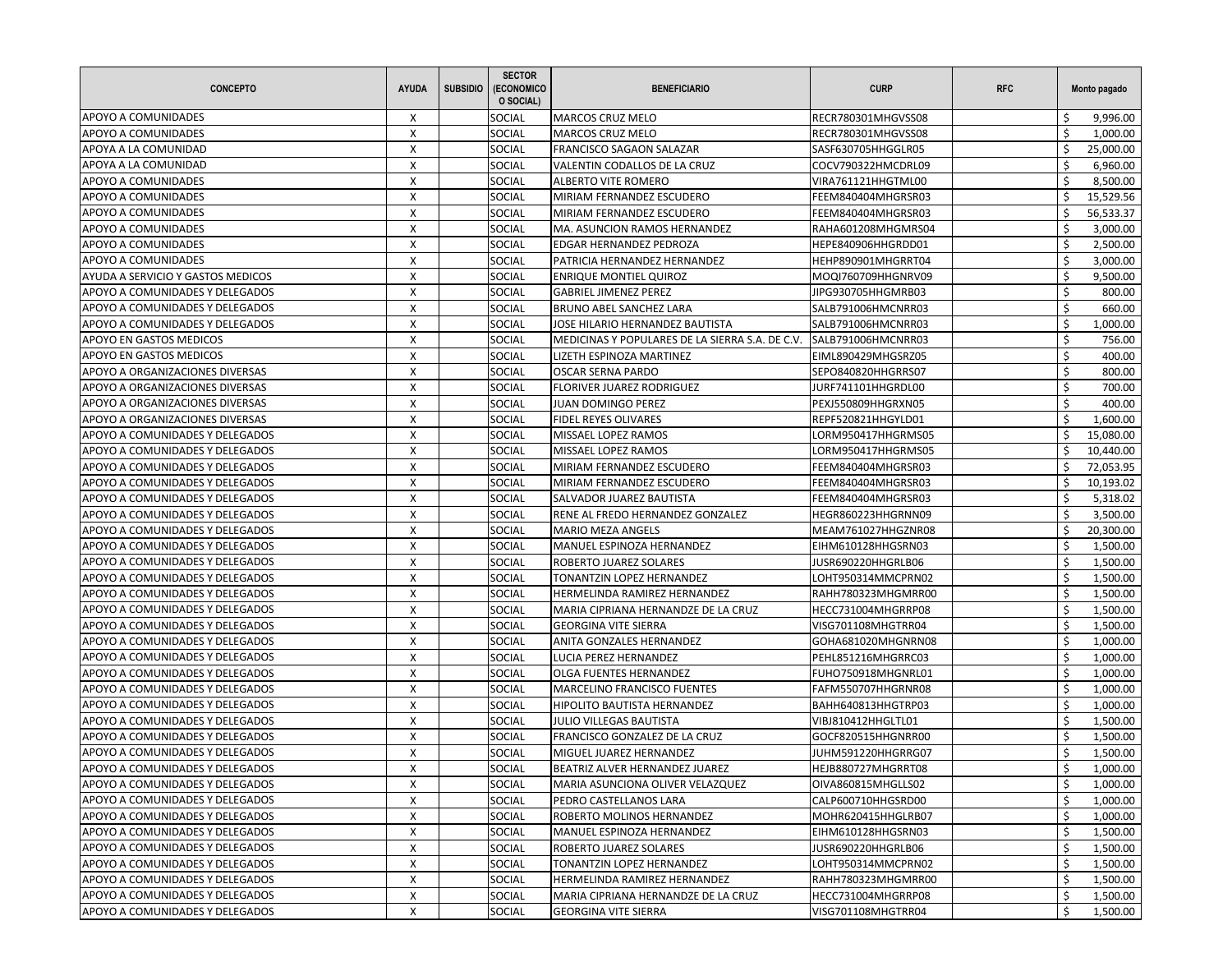| <b>CONCEPTO</b>                    | <b>AYUDA</b> | <b>SUBSIDIO</b> | <b>SECTOR</b><br>(ECONOMICO<br>O SOCIAL) | <b>BENEFICIARIO</b>                   | <b>CURP</b>         | <b>RFC</b> |        | Monto pagado |
|------------------------------------|--------------|-----------------|------------------------------------------|---------------------------------------|---------------------|------------|--------|--------------|
| APOYO A COMUNIDADES Y DELEGADOS    | X            |                 | SOCIAL                                   | ANITA GONZALES HERNANDEZ              | GOHA681020MHGNRN08  |            |        | 1,000.00     |
| APOYO A COMUNIDADES Y DELEGADOS    | $\mathsf{x}$ |                 | SOCIAL                                   | LUCIA PEREZ HERNANDEZ                 | PEHL851216MHGRRC03  |            | Ś.     | 1,000.00     |
| APOYO A COMUNIDADES Y DELEGADOS    | X            |                 | SOCIAL                                   | <b>OLGA FUENTES HERNANDEZ</b>         | FUHO750918MHGNRL01  |            | Ś      | 1,000.00     |
| APOYO A COMUNIDADES Y DELEGADOS    | X            |                 | SOCIAL                                   | <b>MARCELINO FRANCISCO FUENTES</b>    | FAFM550707HHGRNR08  |            | Ś      | 1,000.00     |
| APOYO A COMUNIDADES Y DELEGADOS    | X            |                 | SOCIAL                                   | HIPOLITO BAUTISTA HERNANDEZ           | BAHH640813HHGTRP03  |            | Ŝ.     | 1,000.00     |
| APOYO A COMUNIDADES Y DELEGADOS    | X            |                 | SOCIAL                                   | <b>JULIO VILLEGAS BAUTISTA</b>        | VIBJ810412HHGLTL01  |            | Ś      | 1,500.00     |
| APOYO A COMUNIDADES Y DELEGADOS    | X            |                 | SOCIAL                                   | FRANCISCO GONZALEZ DE LA CRUZ         | GOCF820515HHGNRR00  |            | Ś      | 1,500.00     |
| APOYO A COMUNIDADES Y DELEGADOS    | X            |                 | <b>SOCIAL</b>                            | MIGUEL JUAREZ HERNANDEZ               | JUHM591220HHGRRG07  |            | Ŝ.     | 1,500.00     |
| APOYO A COMUNIDADES Y DELEGADOS    | X            |                 | SOCIAL                                   | BEATRIZ ALVER HERNANDEZ JUAREZ        | HEJB880727MHGRRT08  |            | Ś      | 1,000.00     |
| APOYO A COMUNIDADES Y DELEGADOS    | X            |                 | SOCIAL                                   | MARIA ASUNCIONA OLIVER VELAZQUEZ      | OIVA860815MHGLLS02  |            | Ś      | 1,000.00     |
| APOYO A COMUNIDADES Y DELEGADOS    | X            |                 | SOCIAL                                   | PEDRO CASTELLANOS LARA                | CALP600710HHGSRD00  |            | Ś      | 1,000.00     |
| APOYO A COMUNIDADES Y DELEGADOS    | X            |                 | SOCIAL                                   | ROBERTO MOLINOS HERNANDEZ             | MOHR620415HHGLRB07  |            | \$     | 1,000.00     |
| APOYO DE BECAS A ESTUDIANTES       | X            |                 | SOCIAL                                   | ROSAURA DE LA CRUZ FELIX              | CUFR0020613MHGRLSA6 |            | Ś      | 1,500.00     |
| APOYO DE BECAS A ESTUDIANTES       | X            |                 | SOCIAL                                   | EUDOCIA ANTONIO DE LA CRUZ            | AOCE801207MHGNRD07  |            | Ś      | 1,500.00     |
| APOYO DE BECAS A ESTUDIANTES       | X            |                 | SOCIAL                                   | VICTORINA HERNANDEZ HERNANDEZ         | HEHV830214MHGRRC14  |            | \$     | 1,000.00     |
| APOYO DE BECAS A ESTUDIANTES       | X            |                 | SOCIAL                                   | LIZBETH OLIVARES DE LA CRUZ           | OICL010225MHGLRZA1  |            | Ś      | 1,500.00     |
| APOYO DE BECAS A ESTUDIANTES       | X            |                 | SOCIAL                                   | MA. TERESA DE JESUS BAUTISTA BAUTISTA | BABT701011MHGTTR02  |            | Ś      | 1,000.00     |
| APOYO DE BECAS A ESTUDIANTES       | X            |                 | <b>SOCIAL</b>                            | JACINTO JUAREZ SANTANA                | JUSJ790817HHGRNC07  |            | Ś      | 1,500.00     |
| APOYO DE BECAS A ESTUDIANTES       | X            |                 | SOCIAL                                   | ARACELI ARENAS RODRIGUEZ              | AERA780702MHGRDR00  |            | \$     | 1,500.00     |
| APOYO DE BECAS A ESTUDIANTES       | X            |                 | SOCIAL                                   | MA. DE LA LUZ LARA CABRERA            | LACL700513MHGRBZ02  |            | Ś      | 1,500.00     |
| APOYO DE BECAS A ESTUDIANTES       | X            |                 | SOCIAL                                   | J. ARISTIDES BADILLO RODRIGUEZ        | BARA610107HHGDDR01  |            | Ś      | 1,500.00     |
| APOYO DE BECAS A ESTUDIANTES       | X            |                 | SOCIAL                                   | MARICRUZ LOPEZ HERNANDEZ              | BARA610107HHGDDR01  |            | \$     | 1,500.00     |
| APOYO DE BECAS A ESTUDIANTES       | X            |                 | <b>SOCIAL</b>                            | JOSEFINA HERNANDEZ PERALTA            |                     |            | Ś      |              |
|                                    | X            |                 | SOCIAL                                   |                                       | HEPJ790317MHGRRS04  |            | Ś      | 1,000.00     |
| APOYO DE BECAS A ESTUDIANTES       |              |                 |                                          | MARIA DOMINGA MARTINEZ HERNANDEZ      | MAHD700301MHGRRM08  |            |        | 1,500.00     |
| APOYO DE BECAS A ESTUDIANTES       | X            |                 | SOCIAL                                   | NELY SERNA PARDO                      | SEPN800404MHGRRL01  |            | \$     | 1,000.00     |
| PAGO DE BECAS A ESTUDIANTES        | Χ            |                 | SOCIAL                                   | ELOISA BAUTISTA MIGUEL                | BAME790921MHGTGL09  |            | Ś<br>Ś | 1,500.00     |
| PAGO DE BECAS A ESTUDIANTES        | X            |                 | SOCIAL                                   | YESICA ALICIA VARGAS BAUTISTA         | VABY020901MHGRTSA1  |            |        | 1,500.00     |
| PAGO DE BECAS A ESTUDIANTES        | X            |                 | <b>SOCIAL</b>                            | DOMINGA HERNANDEZ FELIX               | HEFD830911MHGRLM01  |            | \$     | 1,000.00     |
| PAGO DE BECAS A ESTUDIANTES        | X            |                 | SOCIAL                                   | ANA ROSA BAUTISTA HERNANDEZ           | BAHA950816MHGTRN05  |            | Ś      | 1,500.00     |
| PAGO DE BECAS A ESTUDIANTES        | X            |                 | SOCIAL                                   | DEYSI MONSERRAT HERNANDEZ HERNANDEZ   | HEHD030405MHGRRYA3  |            | Ś      | 1,500.00     |
| PAGO DE BECAS A ESTUDIANTES        | X            |                 | SOCIAL                                   | DIANA LAURA HERNANDEZ UGALDE          | HEUD021204MHGRGNB3  |            | Ś      | 1,500.00     |
| PAGO DE BECAS A ESTUDIANTES        | $\mathsf{X}$ |                 | SOCIAL                                   | <b>GABRIELA OCHOA GABRIEL</b>         | OOGG870706MHGCBB07  |            | \$     | 1,500.00     |
| PAGO AL SECTOR SALUD               | X            |                 | SOCIAL                                   | ALEJANDRO TORREZ LOPEZ                | OOGG870706MHGCBB07  |            | Ś      | 2,979.98     |
| PAGO AL SECTOR SALUD               | X            |                 | SOCIAL                                   | ROBERTO SHAI RODRIGUEZ CABRERA        | OOGG870706MHGCBB07  |            | Ś      | 4,399.92     |
| PAGO AL SECTOR SALUD               | X            |                 | SOCIAL                                   | <b>BHINDO SA DE CV</b>                | OOGG870706MHGCBB07  |            | Ŝ.     | 4,326.80     |
| PAGO AL SECTOR SALUD               | X            |                 | SOCIAL                                   | INSTITUCIONES DE SECTOR SAUD          | OOGG870706MHGCBB07  |            | Ś      | 2,850.18     |
| APOYO A INSTITUCIONES DE EDUCACION | X            |                 | SOCIAL                                   | LETICIA ESTEFANIA SAMANIEGO DE JESUS  | SAJL000229MMCMSTA8  |            | Ś      | 2,000.00     |
| APOYO A INSTITUCIONES DE EDUCACION | X            |                 | SOCIAL                                   | ANDRES DE LA CRUZ SOLIS               | CUSA910605HHGRLN09  |            | Ś      | 1,500.00     |
| APOYO A INSTITUCIONES DE EDUCACION | X            |                 | SOCIAL                                   | <b>ISABEL BAUTISTA OLGUIN</b>         | BAOI84O629MHGTLS09  |            | \$     | 1,500.00     |
| APOYO A INSTITUCIONES DE EDUCACION | X            |                 | SOCIAL                                   | MADAHI JUAREZ HERNANDEZ               | JUPM881001MHGRRD06  |            | Ś      | 1,500.00     |
| APOYO A INSTITUCIONES DE EDUCACION | X            |                 | SOCIAL                                   | <b>GABRIELA OCHOA GABRIEL</b>         | OOGG870706MHGCBB07  |            | \$     | 1,500.00     |
| APOYO A INSTITUCIONES DE EDUCACION | X            |                 | SOCIAL                                   | AMADOR HERNANDEZ JIMENEZ              | HEJA810614HHGRMM00  |            | Ş      | 1,000.00     |
| APOYO A INSTITUCIONES DE EDUCACION | X            |                 | SOCIAL                                   | <b>FRANCISCO EPIFANIO RAMIREZ</b>     | EIRF800309HHGPMR00  |            | \$     | 1,000.00     |
| APOYO A INSTITUCIONES DE EDUCACION | X            |                 | SOCIAL                                   | FRANCISCO VARGAS HERNANDEZ            | VAHF500605HHGRRR09  |            | \$     | 1,000.00     |
| APOYO A INSTITUCIONES DE EDUCACION | X            |                 | SOCIAL                                   | URIEL BAUTISTA MENDEZ                 | BAMU980821HHGTNR01  |            | \$     | 1,000.00     |
| APOYO A INSTITUCIONES DE EDUCACION | X            |                 | SOCIAL                                   | SANDRA PEREZ CRUZ                     | PECS870318MDFRRN01  |            | \$     | 1,000.00     |
| APOYO A INSTITUCIONES DE EDUCACION | X            |                 | SOCIAL                                   | ANA MARIA GONZALES JUAREZ             | GOJA951116MHGNRN08  |            | \$     | 1,000.00     |
| APOYO A INSTITUCIONES DE EDUCACION | X            |                 | SOCIAL                                   | <b>JUANA BAUTISTA ROJO</b>            | BARJ740712MHGTJN08  |            | \$     | 1,000.00     |
| APOYO A INSTITUCIONES DE EDUCACION | X            |                 | SOCIAL                                   | DANIELA BAUTISTA JUAREZ               | BAJD931029MHGTRN03  |            | \$     | 1,000.00     |
| APOYO A INSTITUCIONES DE EDUCACION | X            |                 | SOCIAL                                   | MARIA MAGDALENA HERNANDEZ BAUTISTA    | HEBM670613MHGRTG03  |            | Ŝ.     | 1,000.00     |
| APOYO A INSTITUCIONES DE EDUCACION | X            |                 | SOCIAL                                   | CATARINA HERNANDEZ HERNANDEZ          | HEHC731218MHGRRT08  |            | \$     | 1,000.00     |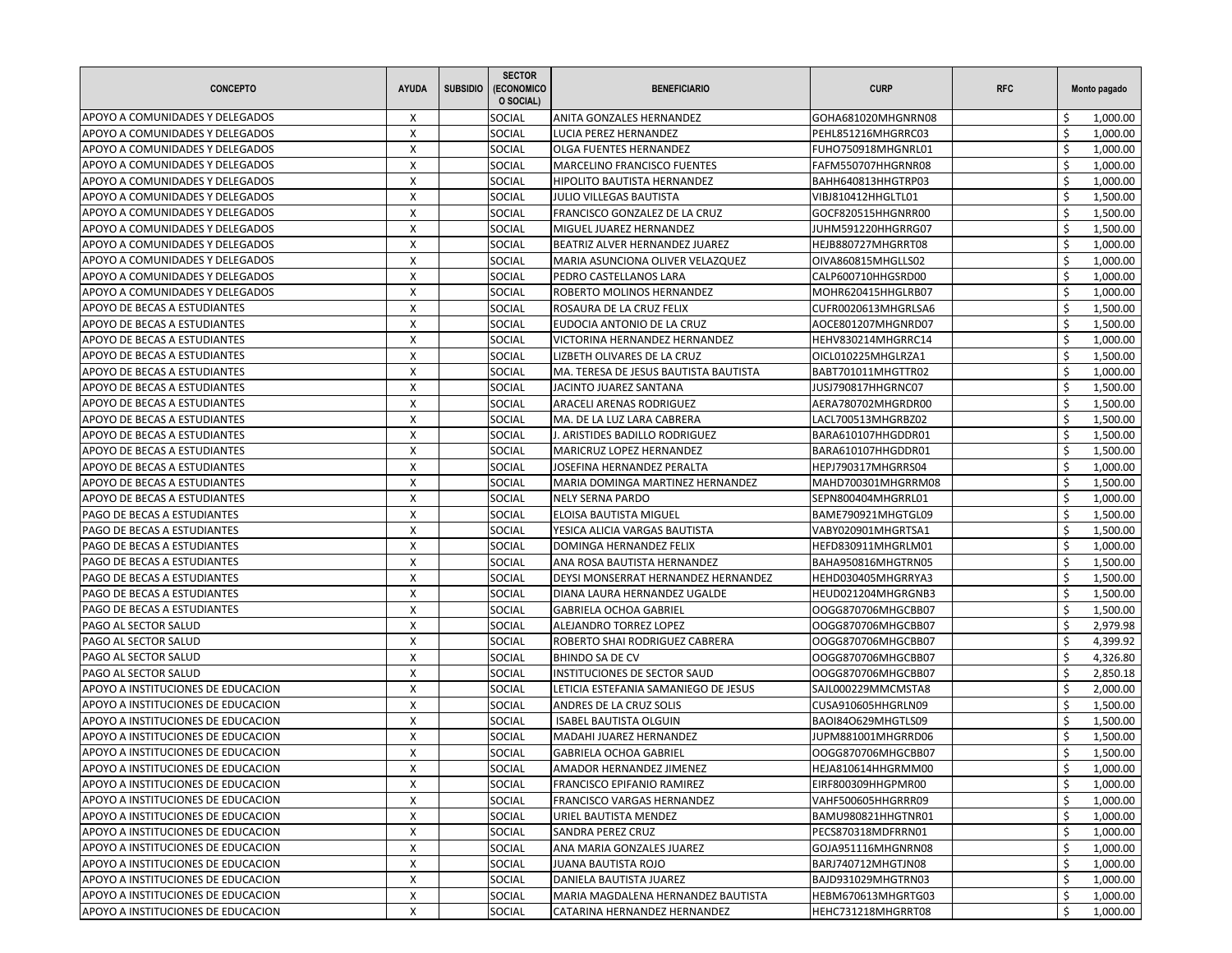| <b>CONCEPTO</b>                                 | <b>AYUDA</b> | <b>SUBSIDIO</b> | <b>SECTOR</b><br>(ECONOMICO<br>O SOCIAL) | <b>BENEFICIARIO</b>                                       | <b>CURP</b>                              | <b>RFC</b> |          | Monto pagado         |
|-------------------------------------------------|--------------|-----------------|------------------------------------------|-----------------------------------------------------------|------------------------------------------|------------|----------|----------------------|
| APOYO A INSTITUCIONES DE EDUCACION              | X            |                 | SOCIAL                                   | APOLINAR GUERRERO TELLEZ                                  | GUTA820108HHGRLP01                       |            |          | 1,000.00             |
| APOYO A INSTITUCIONES DE EDUCACION              | $\mathsf{x}$ |                 | SOCIAL                                   | ROSALINA CORTES HERNANDEZ                                 | COHR810916MHGRRS09                       |            | Ś.       | 1,000.00             |
| APOYO A INSTITUCIONES DE EDUCACION              | X            |                 | SOCIAL                                   | ERNESTO HERNANDEZ MENDOZA                                 | HEME810107HHGRNR08                       |            | Ś        | 1,000.00             |
| APOYO A INSTITUCIONES DE EDUCACION              | X            |                 | SOCIAL                                   | LAZAET OCHOA ROJAS                                        | OORL870604HHGCJZ02                       |            | Ś        | 1,000.00             |
| APOYO A INSTITUCIONES DE EDUCACION              | X            |                 | SOCIAL                                   | LIDIA VITE HERNANDEZ                                      | LIDIA VITE HERNANDEZ                     |            | Ŝ.       | 1,000.00             |
| APOYO A INSTITUCIONES DE SALUD                  | X            |                 | SOCIAL                                   | ADILENEE ZAPATA SERNA                                     | ZASA000827MHGPRDA5                       |            | Ś        | 1,500.00             |
| APOYO A INSTITUCIONES DE SALUD                  | X            |                 | SOCIAL                                   | MARIA DEL CARMEN ACOSTA LARA                              | ZASA000827MHGPRDA5                       |            | Ś        | 1,500.00             |
| APOYO A INSTITUCIONES DE SALUD                  | X            |                 | SOCIAL                                   | VIRGINIA ORTIZ GONZALEZ                                   | OIGV710921MHGRNR02                       |            | Ŝ.       | 1,000.00             |
| APOYO A INSTITUCIONES DE SALUD                  | X            |                 | SOCIAL                                   | VIRGINIA PEREZ CRUZ                                       | COFE800513MHGRLM04                       |            | Ś        | 1,000.00             |
| APOYO A INSTITUCIONES DE SALUD                  | X            |                 | SOCIAL                                   | FIDEL REYES OLIVARES                                      | CULF930526HHGRRD00                       |            | Ś        | 1,000.00             |
| APOYO A INSTITUCIONES DE SALUD                  | X            |                 | SOCIAL                                   | YOLANDA MERCADO OLIVARES                                  | MEOY691025MHGRLL05                       |            | Ś        | 1,000.00             |
| APOYO A INSTITUCIONES DE SALUD                  | $\mathsf{X}$ |                 | SOCIAL                                   | DOMITILA SOLARES CARPIO                                   | SOCD850512MHGLRM02                       |            | \$       | 1,000.00             |
| APOYO A INSTITUCIONES DE SALUD                  | X            |                 | SOCIAL                                   | FRANCISCA JUAREZ HERNANDEZ                                | JUHF840901MHGRRR05                       |            | Ś        | 1,000.00             |
| APOYO A INSTITUCIONES DE SALUD                  | X            |                 | SOCIAL                                   | LIVIA BAUTISTA MELO                                       | BAML750515MHGTLV00                       |            | Ś        | 1,000.00             |
| APOYO A INSTITUCIONES DE SALUD                  | X            |                 | SOCIAL                                   | FLORIBEL OCHOA BAUTISTA                                   | OOBF951011MHGCTL08                       |            | \$       | 1,000.00             |
| APOYO A INSTITUCIONES DE SALUD                  | X            |                 | SOCIAL                                   | ALMA FLORENCIA MORALES CORTES                             | MOCA871027MHGRRL03                       |            | Ś        | 1,000.00             |
| AYUDAS SOCIALES A INSTITUCIONES DE ENSEÑANZA    | X            |                 | SOCIAL                                   | LETICIA ESTEFANIA SAMANIEGO DE JESUS                      | SAJL000229MMCMSTA8                       |            | Ś        | 2,000.00             |
| AYUDAS SOCIALES A INSTITUCIONES DE ENSEÑANZA    | X            |                 | SOCIAL                                   | ANDRES DE LA CRUZ SOLIS                                   | CUSA910605HHGRLN09                       |            | Ś        | 1,500.00             |
| AYUDAS SOCIALES A INSTITUCIONES DE ENSEÑANZA    | X            |                 | SOCIAL                                   | <b>ISABEL BAUTISTA OLGUIN</b>                             | BAOI84O629MHGTLS09                       |            | \$       | 1,500.00             |
| AYUDAS SOCIALES A INSTITUCIONES DE ENSEÑANZA    | X            |                 | SOCIAL                                   | MADAHI JUAREZ HERNANDEZ                                   | JUPM881001MHGRRD06                       |            | Ś        | 1,500.00             |
| AYUDAS SOCIALES A INSTITUCIONES DE ENSEÑANZA    | X            |                 | SOCIAL                                   | <b>GABRIELA OCHOA GABRIEL</b>                             | OOGG870706MHGCBB07                       |            | Ś        | 1,500.00             |
| AYUDAS SOCIALES A INSTITUCIONES DE ENSEÑANZA    | X            |                 | SOCIAL                                   | AMADOR HERNANDEZ JIMENEZ                                  | HEJA810614HHGRMM00                       |            | \$       | 1,000.00             |
| AYUDAS SOCIALES A INSTITUCIONES DE ENSEÑANZA    | X            |                 | SOCIAL                                   | <b>FRANCISCO EPIFANIO RAMIREZ</b>                         | EIRF800309HHGPMR00                       |            | Ś        | 1,000.00             |
| AYUDAS SOCIALES A INSTITUCIONES DE ENSEÑANZA    | X            |                 | SOCIAL                                   | FRANCISCO VARGAS HERNANDEZ                                | VAHF500605HHGRRR09                       |            | Ś        | 1,000.00             |
| AYUDAS SOCIALES A INSTITUCIONES DE ENSEÑANZA    | X            |                 | SOCIAL                                   | URIEL BAUTISTA MENDEZ                                     | BAMU980821HHGTNR01                       |            | \$       | 1,000.00             |
| AYUDAS SOCIALES A INSTITUCIONES DE ENSEÑANZA    | X            |                 | SOCIAL                                   | SANDRA PEREZ CRUZ                                         | PECS870318MDFRRN01                       |            | Ś        | 1,000.00             |
| AYUDAS SOCIALES A INSTITUCIONES DE ENSEÑANZA    | $\mathsf{X}$ |                 | SOCIAL                                   | ANA MARIA GONZALES JUAREZ                                 | GOJA951116MHGNRN08                       |            | Ś        | 1,000.00             |
| AYUDAS SOCIALES A INSTITUCIONES DE ENSEÑANZA    | X            |                 | SOCIAL                                   | <b>JUANA BAUTISTA ROJO</b>                                | BARJ740712MHGTJN08                       |            | \$       | 1,000.00             |
| AYUDAS SOCIALES A INSTITUCIONES DE ENSEÑANZA    | X            |                 | SOCIAL                                   | DANIELA BAUTISTA JUAREZ                                   | BAJD931029MHGTRN03                       |            | Ś        | 1,000.00             |
| AYUDAS SOCIALES A INSTITUCIONES DE ENSEÑANZA    | X            |                 | SOCIAL                                   | MARIA MAGDALENA HERNANDEZ BAUTISTA                        | HEBM670613MHGRTG03                       |            | Ś        | 1,000.00             |
| AYUDAS SOCIALES A INSTITUCIONES DE ENSEÑANZA    | X            |                 | SOCIAL                                   | CATARINA HERNANDEZ HERNANDEZ                              | HEHC731218MHGRRT08                       |            | Ś        | 1,000.00             |
| AYUDAS SOCIALES A INSTITUCIONES DE ENSEÑANZA    | $\mathsf{X}$ |                 | SOCIAL                                   | APOLINAR GUERRERO TELLEZ                                  | GUTA820108HHGRLP01                       |            | \$       | 1,000.00             |
| AYUDAS SOCIALES A INSTITUCIONES DE ENSEÑANZA    | X            |                 | SOCIAL                                   | ROSALINA CORTES HERNANDEZ                                 | COHR810916MHGRRS09                       |            | Ś        | 1,000.00             |
| AYUDAS SOCIALES A INSTITUCIONES DE ENSEÑANZA    | X            |                 | SOCIAL                                   | ERNESTO HERNANDEZ MENDOZA                                 | HEME810107HHGRNR08                       |            | Ś        | 1,000.00             |
| AYUDAS SOCIALES A INSTITUCIONES DE ENSEÑANZA    | X            |                 | SOCIAL                                   | LAZAET OCHOA ROJAS                                        | OORL870604HHGCJZ02                       |            | \$       | 1,000.00             |
| AYUDAS SOCIALES A INSTITUCIONES DE ENSEÑANZA    | X            |                 | SOCIAL                                   | LIDIA VITE HERNANDEZ                                      | LIDIA VITE HERNANDEZ                     |            | Ś        | 1,000.00             |
| APOYO AL SECTOR SALUD                           | X            |                 | SOCIAL                                   | ADILENEE ZAPATA SERNA                                     | ZASA000827MHGPRDA5                       |            | Ś        | 1,500.00             |
| APOYO AL SECTOR SALUD                           | X            |                 | SOCIAL                                   | MARIA DEL CARMEN ACOSTA LARA                              | ZASA000827MHGPRDA5                       |            | Ś        | 1,500.00             |
| APOYO AL SECTOR SALUD                           | X            |                 | SOCIAL                                   |                                                           | OIGV710921MHGRNR02                       |            | \$       |                      |
| APOYO AL SECTOR SALUD                           | X            |                 | SOCIAL                                   | VIRGINIA ORTIZ GONZALEZ<br>VIRGINIA PEREZ CRUZ            | COFE800513MHGRLM04                       |            | $\zeta$  | 1,000.00<br>1,000.00 |
| APOYO AL SECTOR SALUD                           | X            |                 | SOCIAL                                   | FIDEL DE LA CRUZ LARA                                     | CULF930526HHGRRD00                       |            | \$       | 1,000.00             |
|                                                 |              |                 |                                          |                                                           |                                          |            |          |                      |
| JAPOYO AL SECTOR SALUD<br>APOYO AL SECTOR SALUD | X<br>X       |                 | SOCIAL<br>SOCIAL                         | YOLANDA MERCADO OLIVARES<br>DOMITILA SOLARES CARPIO       | MEOY691025MHGRLL05<br>SOCD850512MHGLRM02 |            | Ş<br>\$  | 1,000.00<br>1,000.00 |
|                                                 |              |                 |                                          | FRANCISCA JUAREZ HERNANDEZ                                |                                          |            | \$       |                      |
| APOYO AL SECTOR SALUD<br>APOYO AL SECTOR SALUD  | X            |                 | SOCIAL                                   | LIVIA BAUTISTA MELO                                       | JUHF840901MHGRRR05<br>BAML750515MHGTLV00 |            | \$       | 1,000.00             |
|                                                 | X<br>X       |                 | SOCIAL<br>SOCIAL                         |                                                           |                                          |            |          | 1,000.00             |
| APOYO AL SECTOR SALUD<br>APOYO AL SECTOR SALUD  | X            |                 | SOCIAL                                   | FLORIBEL OCHOA BAUTISTA<br>ALMA FLORENCIA MORALES CORTES  | OOBF951011MHGCTL08<br>MOCA871027MHGRRL03 |            | \$<br>\$ | 1,000.00<br>1,000.00 |
|                                                 | X            |                 | SOCIAL                                   | EREYDHY JIMENEZ LEAÑOS                                    |                                          |            | \$       |                      |
| APOYO AL SECTOR SALUD                           |              |                 |                                          |                                                           | JILE930223MDFMXR05                       |            |          | 2,000.00             |
| APOYO AL SECTOR SALUD<br>APOYO AL SECTOR SALUD  | X            |                 | SOCIAL                                   | JUAN PABLO CASTRO GARCIA<br>JOSUE MISAEL HERNANDEZ FABIAN | CAGJ941215HHGSRN09                       |            | Ŝ.<br>Ŝ. | 2,000.00             |
|                                                 | X<br>X       |                 | SOCIAL                                   | EDNA ESCUDERO PEREZ                                       | HEFJ940325HMCRBS02                       |            | \$       | 2,000.00             |
| APOYO AL SECTOR SALUD                           |              |                 | SOCIAL                                   |                                                           | EUPE971025MHGSRD04                       |            |          | 2,000.00             |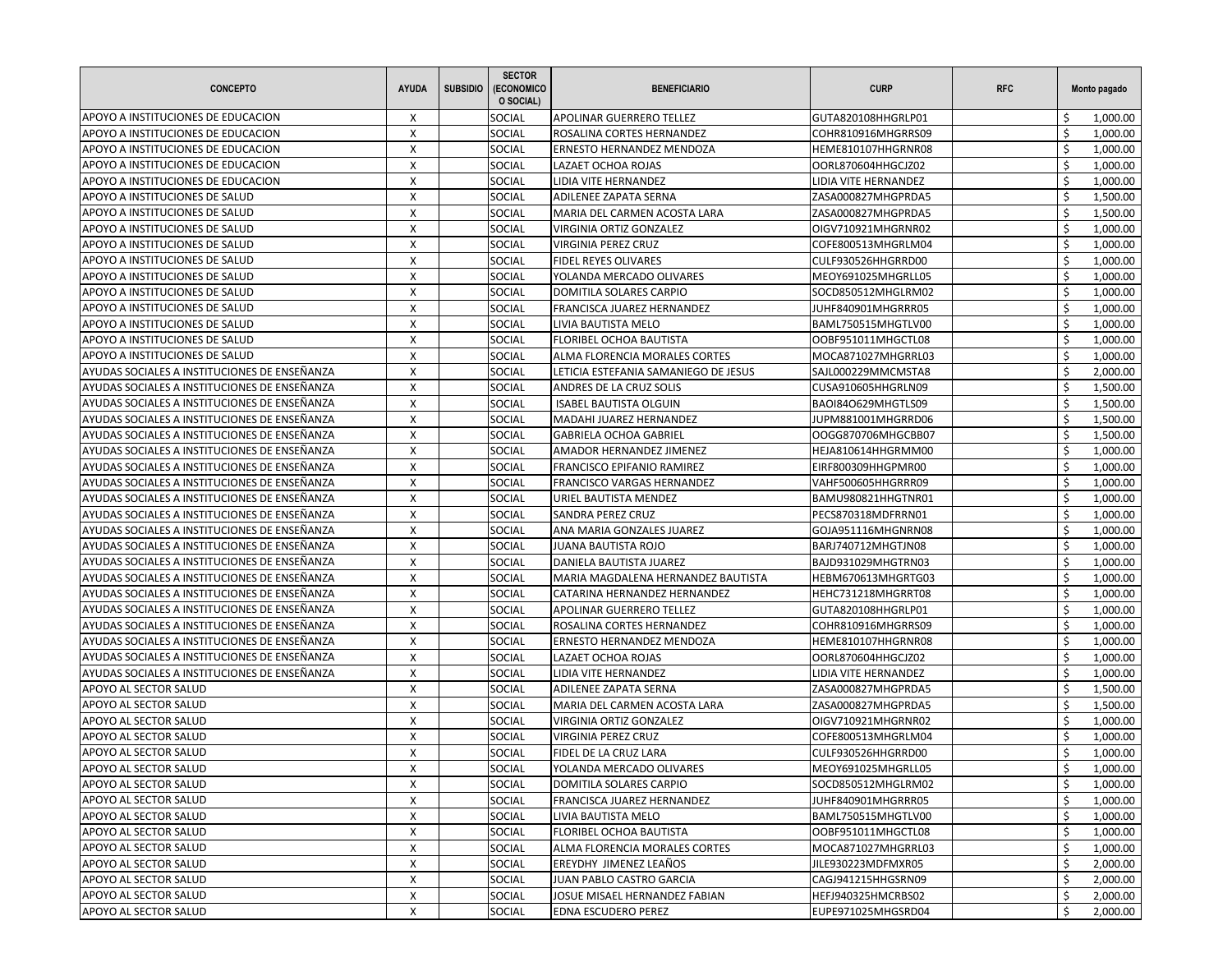| <b>CONCEPTO</b>                    | <b>AYUDA</b>       | <b>SUBSIDIO</b> | <b>SECTOR</b><br>(ECONOMICO<br>O SOCIAL) | <b>BENEFICIARIO</b>                   | <b>CURP</b>          | <b>RFC</b> |    | Monto pagado |
|------------------------------------|--------------------|-----------------|------------------------------------------|---------------------------------------|----------------------|------------|----|--------------|
| APOYO AL SECTOR SALUD              | X                  |                 | SOCIAL                                   | YINYEL MARLITH ORTEGA ESCUDERO        | OEEY960611MHGRSN08   |            | Ś  | 2,000.00     |
| APOYO AL SECTOR SALUD              | X                  |                 | SOCIAL                                   | <b>DENIS VEGA ESTRADA</b>             | VEED960518MHGGSN00   |            | \$ | 2,000.00     |
| APOYO A INSTITUCIONES DE ENSEÑANZA | X                  |                 | SOCIAL                                   | LETICIA ESTEFANIA SAMANIEGO DE JESUS  | SAJL000229MMCMSTA8   |            | Ś  | 2,000.00     |
| APOYO A INSTITUCIONES DE ENSEÑANZA | X                  |                 | SOCIAL                                   | ANDRES DE LA CRUZ SOLIS               | CUSA910605HHGRLN09   |            | Ś  | 1,500.00     |
| APOYO A INSTITUCIONES DE ENSEÑANZA | $\mathsf{x}$       |                 | SOCIAL                                   | <b>ISABEL BAUTISTA OLGUIN</b>         | BAOI84O629MHGTLS09   |            | \$ | 1,500.00     |
| APOYO A INSTITUCIONES DE ENSEÑANZA | X                  |                 | SOCIAL                                   | MADAHI JUAREZ HERNANDEZ               | JUPM881001MHGRRD06   |            | Ś  | 1,500.00     |
| APOYO A INSTITUCIONES DE ENSEÑANZA | X                  |                 | <b>SOCIAL</b>                            | <b>GABRIELA OCHOA GABRIEL</b>         | OOGG870706MHGCBB07   |            | Ś  | 1,500.00     |
| APOYO A INSTITUCIONES DE ENSEÑANZA | X                  |                 | SOCIAL                                   | AMADOR HERNANDEZ JIMENEZ              | HEJA810614HHGRMM00   |            | Ŝ. | 1,000.00     |
| APOYO A INSTITUCIONES DE ENSEÑANZA | X                  |                 | SOCIAL                                   | <b>FRANCISCO EPIFANIO RAMIREZ</b>     | EIRF800309HHGPMR00   |            | Ś  | 1,000.00     |
| APOYO A INSTITUCIONES DE ENSEÑANZA | X                  |                 | SOCIAL                                   | FRANCISCO VARGAS HERNANDEZ            | VAHF500605HHGRRR09   |            | Ś  | 1,000.00     |
| APOYO A INSTITUCIONES DE ENSEÑANZA | X                  |                 | SOCIAL                                   | URIEL BAUTISTA MENDEZ                 | BAMU980821HHGTNR01   |            | Ś  | 1,000.00     |
| APOYO A INSTITUCIONES DE ENSEÑANZA | X                  |                 | SOCIAL                                   | SANDRA PEREZ CRUZ                     | PECS870318MDFRRN01   |            | \$ | 1,000.00     |
| APOYO A INSTITUCIONES DE ENSEÑANZA | X                  |                 | <b>SOCIAL</b>                            | ANA MARIA GONZALES JUAREZ             | GOJA951116MHGNRN08   |            | Ś. | 1,000.00     |
| APOYO A INSTITUCIONES DE ENSEÑANZA | X                  |                 | SOCIAL                                   | <b>JUANA BAUTISTA ROJO</b>            | BARJ740712MHGTJN08   |            | Ś  | 1,000.00     |
| APOYO A INSTITUCIONES DE ENSEÑANZA | X                  |                 | SOCIAL                                   | DANIELA BAUTISTA JUAREZ               | BAJD931029MHGTRN03   |            | Ŝ. | 1,000.00     |
| APOYO A INSTITUCIONES DE ENSEÑANZA | X                  |                 | SOCIAL                                   | MARIA MAGDALENA HERNANDEZ BAUTISTA    | HEBM670613MHGRTG03   |            | Ś  | 1,000.00     |
| APOYO A INSTITUCIONES DE ENSEÑANZA | X                  |                 | SOCIAL                                   | CATARINA HERNANDEZ HERNANDEZ          | HEHC731218MHGRRT08   |            | Ś  | 1,000.00     |
| APOYO A INSTITUCIONES DE ENSEÑANZA | X                  |                 | SOCIAL                                   | APOLINAR GUERRERO TELLEZ              | GUTA820108HHGRLP01   |            | \$ | 1,000.00     |
| APOYO A INSTITUCIONES DE ENSEÑANZA | X                  |                 | SOCIAL                                   | ROSALINA CORTES HERNANDEZ             | COHR810916MHGRRS09   |            | \$ | 1,000.00     |
| APOYO A INSTITUCIONES DE ENSEÑANZA | X                  |                 | SOCIAL                                   | ERNESTO HERNANDEZ MENDOZA             | HEME810107HHGRNR08   |            | Ś. | 1,000.00     |
| APOYO A INSTITUCIONES DE ENSEÑANZA | X                  |                 | SOCIAL                                   | LAZAET OCHOA ROJAS                    | OORL870604HHGCJZ02   |            | Ś  | 1,000.00     |
| APOYO A INSTITUCIONES DE ENSEÑANZA | X                  |                 | SOCIAL                                   | LIDIA VITE HERNANDEZ                  | LIDIA VITE HERNANDEZ |            | \$ | 1,000.00     |
| APOYO A INSTITUCIONES DE ENSEÑANZA | X                  |                 | <b>SOCIAL</b>                            | ADILENEE ZAPATA SERNA                 | ZASA000827MHGPRDA5   |            | Ś  | 1,500.00     |
| APOYO A INSTITUCIONES DE ENSEÑANZA | X                  |                 | SOCIAL                                   | MARIA DEL CARMEN ACOSTA LARA          | ZASA000827MHGPRDA5   |            | Ś  | 1,500.00     |
| APOYO A INSTITUCIONES DE ENSEÑANZA | X                  |                 | SOCIAL                                   | VIRGINIA ORTIZ GONZALEZ               | OIGV710921MHGRNR02   |            | Ŝ. | 1,000.00     |
| APOYO A INSTITUCIONES DE ENSEÑANZA | X                  |                 | SOCIAL                                   | <b>VIRGINIA PEREZ CRUZ</b>            | COFE800513MHGRLM04   |            | Ś  | 1,000.00     |
| APOYO A INSTITUCIONES DE ENSEÑANZA | X                  |                 | <b>SOCIAL</b>                            | FIDEL DE LA CRUZ LARA                 | CULF930526HHGRRD00   |            | Ś  | 1,000.00     |
| APOYO A INSTITUCIONES DE ENSEÑANZA | X                  |                 | SOCIAL                                   | YOLANDA MERCADO OLIVARES              | MEOY691025MHGRLL05   |            | \$ | 1,000.00     |
| APOYO A INSTITUCIONES DE ENSEÑANZA | X                  |                 | SOCIAL                                   | DOMITILA SOLARES CARPIO               | SOCD850512MHGLRM02   |            | Ś  | 1,000.00     |
| APOYO A INSTITUCIONES DE ENSEÑANZA | X                  |                 | SOCIAL                                   | FRANCISCA JUAREZ HERNANDEZ            | JUHF840901MHGRRR05   |            | Ś  | 1,000.00     |
| APOYO A INSTITUCIONES DE ENSEÑANZA | X                  |                 | SOCIAL                                   | LIVIA BAUTISTA MELO                   | BAML750515MHGTLV00   |            | Ś  | 1,000.00     |
| APOYO A INSTITUCIONES DE ENSEÑANZA | X                  |                 | SOCIAL                                   | FLORIBEL OCHOA BAUTISTA               | OOBF951011MHGCTL08   |            | \$ | 1,000.00     |
| APOYO A INSTITUCIONES DE ENSEÑANZA | X                  |                 | <b>SOCIAL</b>                            | ALMA FLORENCIA MORALES CORTES         | MOCA871027MHGRRL03   |            | Ś  | 1,000.00     |
| APOYO AL SECTOR SALUD              | X                  |                 | SOCIAL                                   | ROSALVA REVILLA CISNEROS              | RECR780301MHGVSS08   |            | Ś  | 18,989.20    |
| PAGO DE BECAS A ESTUDIANTES        | X                  |                 | SOCIAL                                   | FRANCISCO JAVIER SAMANIEGO MONTAÑO    | SAMF990925HHGMNR07   |            | \$ | 1,500.00     |
| PAGO DE BECAS A ESTUDIANTES        | X                  |                 | SOCIAL                                   | ARACELI ARENAS RODRIGUEZ              | AERA780702MHGRDR00   |            | Ś  | 1,500.00     |
| PAGO DE BECAS A ESTUDIANTES        | X                  |                 | SOCIAL                                   | CRISTINA JUAREZ SANTANA               | JUSC8109S6MHGRNR02   |            | Ś  | 1,000.00     |
| PAGO DE BECAS A ESTUDIANTES        | X                  |                 | SOCIAL                                   | LIZBETH OLIVARES DE LA CRUZ           | JUSC8109S6MHGRNR02   |            | Ś  | 1,500.00     |
| PAGO DE BECAS A ESTUDIANTES        | X                  |                 | SOCIAL                                   | JUAN JUAREZ MARTINEZ                  | JUMJ011019HHGRRNA6   |            | \$ | 1,500.00     |
| PAGO DE BECAS A ESTUDIANTES        | X                  |                 | SOCIAL                                   | JOSEFINA HERNANDEZ PERALTA            | HEPJ790317MHGRRS04   |            | Ś  | 1,000.00     |
| PAGO DE BECAS A ESTUDIANTES        | X                  |                 | SOCIAL                                   | J. ARISTIDES BADILLO RODRIGUEZ        | BARA610107HHGDDR01   |            | \$ | 1,500.00     |
| PAGO DE BECAS A ESTUDIANTES        | $\pmb{\mathsf{X}}$ |                 | SOCIAL                                   | DIANA LAURA HERNANDEZ UGALDE          | HEUD021204MHGRGNB3   |            | \$ | 1,500.00     |
| PAGO DE BECAS A ESTUDIANTES        | X                  |                 | <b>SOCIAL</b>                            | NICOLASA HERNANDEZ MANUEL             | HEMN850910MHGRNC04   |            | \$ | 1,000.00     |
| PAGO DE BECAS A ESTUDIANTES        | X                  |                 | <b>SOCIAL</b>                            | ELOISA BAUTISTA MIGUEL                | BAME790921MHGTGL09   |            | \$ | 1,500.00     |
| PAGO DE BECAS A ESTUDIANTES        | X                  |                 | <b>SOCIAL</b>                            | ROSAURA DE LA CRUZ FELIX              | CUFR020613MHGRLSA6   |            | \$ | 1,500.00     |
| PAGO DE BECAS A ESTUDIANTES        | X                  |                 | SOCIAL                                   | JUANITA MARTINEZ TEODORO              | MATJ840706MHGRDN02   |            | \$ | 1,000.00     |
| PAGO DE BECAS A ESTUDIANTES        | X                  |                 | SOCIAL                                   | DOMINGA HERNANDEZ FELIX               | HEFD830911MHGRLM01   |            | \$ | 1,000.00     |
| PAGO DE BECAS A ESTUDIANTES        | X                  |                 | <b>SOCIAL</b>                            | MA. DE LA LUZ LARA CABRERA            | LACL700513MHGRBZ02   |            | \$ | 1,500.00     |
| PAGO DE BECAS A ESTUDIANTES        | X                  |                 | SOCIAL                                   | VICTORINA HERNANDEZ HERNANDEZ         | HEHV830214MHGRRC14   |            | Ŝ. | 1,000.00     |
| PAGO DE BECAS A ESTUDIANTES        | X                  |                 | <b>SOCIAL</b>                            | EDITH DEL CARMEN MARQUEZ MELENDRES    | MXME900420MMCRLD09   |            | Ŝ. | 1,500.00     |
| PAGO DE BECAS A ESTUDIANTES        | X                  |                 | SOCIAL                                   | MA. TERESA DE JESUS BAUTISTA BAUTISTA | BABT701011MHGTTR02   |            | \$ | 1,000.00     |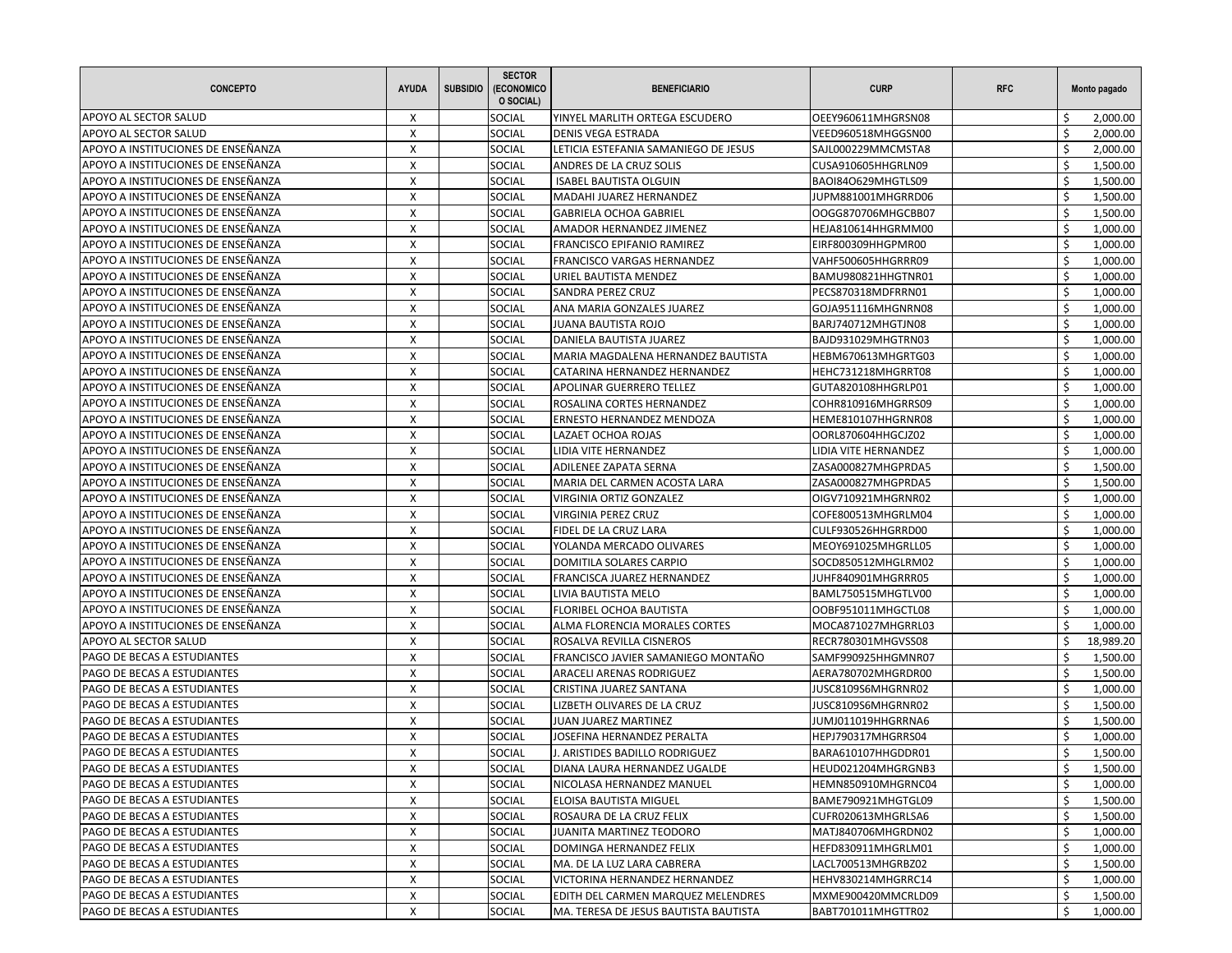| <b>CONCEPTO</b>                              | <b>AYUDA</b> | <b>SUBSIDIO</b> | <b>SECTOR</b><br>(ECONOMICO<br>O SOCIAL) | <b>BENEFICIARIO</b>                  | <b>CURP</b>          | <b>RFC</b> |         | Monto pagado |
|----------------------------------------------|--------------|-----------------|------------------------------------------|--------------------------------------|----------------------|------------|---------|--------------|
| PAGO DE BECAS A ESTUDIANTES                  | X            |                 | SOCIAL                                   | MARIA CRISTINA HERNANDEZ CORTES      | HECC840323MHGRRR03   |            |         | 1,500.00     |
| PAGO DE BECAS A ESTUDIANTES                  | $\mathsf{x}$ |                 | SOCIAL                                   | MARIA DOMINGA MARTINEZ HERNANDEZ     | MAHD700301MHGRRM08   |            | Ś.      | 1,500.00     |
| PAGO DE BECAS A ESTUDIANTES                  | X            |                 | SOCIAL                                   | ANA ROSA BAUTISTA HERNANDEZ          | BAHA950816MHGTRN05   |            | Ś       | 1,500.00     |
| PAGO DE BECAS A ESTUDIANTES                  | X            |                 | SOCIAL                                   | DEYSI MONSERRAT HERNANDEZ HERNANDEZ  | HEHD030405MHGRRYA3   |            | Ś       | 1,500.00     |
| PAGO DE BECAS A ESTUDIANTES                  | X            |                 | SOCIAL                                   | CHRISTOPHER HERNANDEZ HERNANDEZ      | HEHC011212HHGRRHA5   |            | Ŝ.      | 1,500.00     |
| AYUDAS SOCIALES A INSTITUCIONES DE ENSEÑANZA | X            |                 | SOCIAL                                   | FIDEL REYES OLIVARES                 | REOF520921HMGYLD01   |            | Ś       | 1,800.00     |
| AYUDAS SOCIALES A INSTITUCIONES DE ENSEÑANZA | $\mathsf{X}$ |                 | SOCIAL                                   | <b>ITZEL J. PEREZ BADILLO</b>        | PEB921009MHGRDT00    |            | Ś       | 419.80       |
| APOYO DE BECAS A ESTUDIANTES                 | X            |                 | SOCIAL                                   | CRISTINA JUAREZ SANTANA              | JUSC8109S6MHGRNR02   |            | \$      | 1,500.00     |
| APOYO DE BECAS A ESTUDIANTES                 | X            |                 | SOCIAL                                   | <b>GONZALO JUAREZ HERNANDEZ</b>      | JUHG000110HHGRRNA6   |            | Ś       | 1,500.00     |
| APOYO DE BECAS A ESTUDIANTES                 | X            |                 | SOCIAL                                   | YESICA ALICIA VARGAS BAUTISTA        | VABY020901MHGRTSA1   |            | Ś       | 1,500.00     |
| APOYO DE BECAS A ESTUDIANTES                 | X            |                 | SOCIAL                                   | EUDOCIA ANTONIO DE LA CRUZ           | AOCE90127MHGNRD07    |            | Ś       | 1,500.00     |
| AYUDAS SOCIALES A INSTITUCIONES DE ENSEÑANZA | $\mathsf{X}$ |                 | SOCIAL                                   | LETICIA ESTEFANIA SAMANIEGO DE JESUS | SAJL000229MMCMSTA8   |            | \$      | 2,000.00     |
| AYUDAS SOCIALES A INSTITUCIONES DE ENSEÑANZA | X            |                 | SOCIAL                                   | ANDRES DE LA CRUZ SOLIS              | CUSA910605HHGRLN09   |            | Ś       | 1,500.00     |
| AYUDAS SOCIALES A INSTITUCIONES DE ENSEÑANZA | X            |                 | SOCIAL                                   | <b>ISABEL BAUTISTA OLGUIN</b>        | BAOI84O629MHGTLS09   |            | Ś       | 1,500.00     |
| AYUDAS SOCIALES A INSTITUCIONES DE ENSEÑANZA | X            |                 | SOCIAL                                   | MADAHI JUAREZ HERNANDEZ              | JUPM881001MHGRRD06   |            | \$      | 1,500.00     |
| AYUDAS SOCIALES A INSTITUCIONES DE ENSEÑANZA | X            |                 | SOCIAL                                   | <b>GABRIELA OCHOA GABRIEL</b>        | OOGG870706MHGCBB07   |            | Ś       | 1,500.00     |
| AYUDAS SOCIALES A INSTITUCIONES DE ENSEÑANZA | X            |                 | SOCIAL                                   | AMADOR HERNANDEZ JIMENEZ             | HEJA810614HHGRMM00   |            | Ś       | 1,000.00     |
| AYUDAS SOCIALES A INSTITUCIONES DE ENSEÑANZA | X            |                 | <b>SOCIAL</b>                            | <b>FRANCISCO EPIFANIO RAMIREZ</b>    | EIRF800309HHGPMR00   |            | Ś       | 1,000.00     |
| AYUDAS SOCIALES A INSTITUCIONES DE ENSEÑANZA | X            |                 | SOCIAL                                   | FRANCISCO VARGAS HERNANDEZ           | VAHF500605HHGRRR09   |            | \$      | 1,000.00     |
| AYUDAS SOCIALES A INSTITUCIONES DE ENSEÑANZA | X            |                 | SOCIAL                                   | URIEL BAUTISTA MENDEZ                | BAMU980821HHGTNR01   |            | Ś       | 1,000.00     |
| AYUDAS SOCIALES A INSTITUCIONES DE ENSEÑANZA | X            |                 | SOCIAL                                   | <b>SANDRA PEREZ CRUZ</b>             | PECS870318MDFRRN01   |            | Ś       | 1,000.00     |
| AYUDAS SOCIALES A INSTITUCIONES DE ENSEÑANZA | X            |                 | SOCIAL                                   | ANA MARIA GONZALES JUAREZ            | GOJA951116MHGNRN08   |            | \$      | 1,000.00     |
| AYUDAS SOCIALES A INSTITUCIONES DE ENSEÑANZA | X            |                 | SOCIAL                                   | <b>JUANA BAUTISTA ROJO</b>           | BARJ740712MHGTJN08   |            | Ś       | 1,000.00     |
| AYUDAS SOCIALES A INSTITUCIONES DE ENSEÑANZA | X            |                 | SOCIAL                                   | DANIELA BAUTISTA JUAREZ              | BAJD931029MHGTRN03   |            | Ś       | 1,000.00     |
| AYUDAS SOCIALES A INSTITUCIONES DE ENSEÑANZA | X            |                 | SOCIAL                                   | MARIA MAGDALENA HERNANDEZ BAUTISTA   | HEBM670613MHGRTG03   |            | \$      | 1,000.00     |
| AYUDAS SOCIALES A INSTITUCIONES DE ENSEÑANZA | X            |                 | SOCIAL                                   | CATARINA HERNANDEZ HERNANDEZ         | HEHC731218MHGRRT08   |            | Ś       | 1,000.00     |
| AYUDAS SOCIALES A INSTITUCIONES DE ENSEÑANZA | $\mathsf{X}$ |                 | SOCIAL                                   | APOLINAR GUERRERO TELLEZ             | GUTA820108HHGRLP01   |            | Ś       | 1,000.00     |
| AYUDAS SOCIALES A INSTITUCIONES DE ENSEÑANZA | X            |                 | SOCIAL                                   | ROSALINA CORTES HERNANDEZ            | COHR810916MHGRRS09   |            | \$      | 1,000.00     |
| AYUDAS SOCIALES A INSTITUCIONES DE ENSEÑANZA | X            |                 | SOCIAL                                   | ERNESTO HERNANDEZ MENDOZA            | HEME810107HHGRNR08   |            | Ś       | 1,000.00     |
| AYUDAS SOCIALES A INSTITUCIONES DE ENSEÑANZA | X            |                 | SOCIAL                                   | LAZAET OCHOA ROJAS                   | OORL870604HHGCJZ02   |            | Ś       | 1,000.00     |
| AYUDAS SOCIALES A INSTITUCIONES DE ENSEÑANZA | X            |                 | SOCIAL                                   | LIDIA VITE HERNANDEZ                 | LIDIA VITE HERNANDEZ |            | Ś       | 1,000.00     |
| AYUDAS SOCIALES A INSTITUCIONES DE ENSEÑANZA | $\mathsf{X}$ |                 | SOCIAL                                   | ADILENEE ZAPATA SERNA                | ZASA000827MHGPRDA5   |            | \$      | 1,500.00     |
| APOYO AL SECTOR SALUD                        | X            |                 | SOCIAL                                   | MARIA DEL CARMEN ACOSTA LARA         | ZASA000827MHGPRDA5   |            | Ś       | 1,500.00     |
| APOYO AL SECTOR SALUD                        | X            |                 | SOCIAL                                   | VIRGINIA ORTIZ GONZALEZ              | OIGV710921MHGRNR02   |            | Ś       | 1,000.00     |
| APOYO AL SECTOR SALUD                        | X            |                 | SOCIAL                                   | VIRGINIA PEREZ CRUZ                  | COFE800513MHGRLM04   |            | \$      | 1,000.00     |
| APOYO AL SECTOR SALUD                        | X            |                 | SOCIAL                                   | FIDEL DE LA CRUZ LARA                | CULF930526HHGRRD00   |            | Ś       | 1,000.00     |
| APOYO AL SECTOR SALUD                        | X            |                 | SOCIAL                                   | YOLANDA MERCADO OLIVARES             | MEOY691025MHGRLL05   |            | Ś       | 1,000.00     |
| APOYO AL SECTOR SALUD                        | X            |                 | SOCIAL                                   | <b>DOMITILA SOLARES CARPIO</b>       | SOCD850512MHGLRM02   |            | Ś       | 1,000.00     |
| APOYO AL SECTOR SALUD                        | X            |                 | SOCIAL                                   | FRANCISCA JUAREZ HERNANDEZ           | JUHF840901MHGRRR05   |            | \$      | 1,000.00     |
| APOYO AL SECTOR SALUD                        | X            |                 | SOCIAL                                   | LIVIA BAUTISTA MELO                  | BAML750515MHGTLV00   |            | $\zeta$ | 1,000.00     |
| APOYO AL SECTOR SALUD                        | X            |                 | SOCIAL                                   | FLORIBEL OCHOA BAUTISTA              | OOBF951011MHGCTL08   |            | \$      | 1,000.00     |
| APOYO AL SECTOR SALUD                        | X            |                 | SOCIAL                                   | ALMA FLORENCIA MORALES CORTES        | MOCA871027MHGRRL03   |            | Ş       | 1,000.00     |
| APOYO AL SECTOR SALUD                        | X            |                 | SOCIAL                                   | EREYDHY JIMENEZ LEAÑOS               | JILE930223MDFMXR05   |            | \$      | 2,000.00     |
| APOYO AL SECTOR SALUD                        | X            |                 | SOCIAL                                   | JUAN PABLO CASTRO GARCIA             | CAGJ941215HHGSRN09   |            | \$      | 2,000.00     |
| APOYO AL SECTOR SALUD                        | X            |                 | SOCIAL                                   | JOSUE MISAEL HERNANDEZ FABIAN        | HEFJ940325HMCRBS02   |            | \$      | 2,000.00     |
| APOYO AL SECTOR SALUD                        | X            |                 | SOCIAL                                   | EDNA ESCUDERO PEREZ                  | EUPE971025MHGSRD04   |            | \$      | 2,000.00     |
| APOYO AL SECTOR SALUD                        | X            |                 | SOCIAL                                   | YINYEL MARLITH ORTEGA ESCUDERO       | OEEY960611MHGRSN08   |            | \$      | 2,000.00     |
| APOYO AL SECTOR SALUD                        | X            |                 | SOCIAL                                   | <b>DENIS VEGA ESTRADA</b>            | VEED960518MHGGSN00   |            | \$      | 2,000.00     |
| APOYO AL SECTOR SALUD                        | X            |                 | SOCIAL                                   | MIRIAM FERNANDEZ ESCUDERO            | FEEM840404MHGRSR03   |            | \$      | 7,190.08     |
| PAGO DE BECAS A ESTUDIANTES                  | X            |                 | SOCIAL                                   | EUDOCIA ANTONIO DE LA CRUZ           | AOCE801207MHGNRD07   |            | Ŝ.      | 1,500.00     |
| PAGO DE BECAS A ESTUDIANTES                  | X            |                 | SOCIAL                                   | DENYS MONSERRAT HERNANDEZ HERNANDEZ  | HEHD030405MHGRRYA3   |            | \$      | 1,500.00     |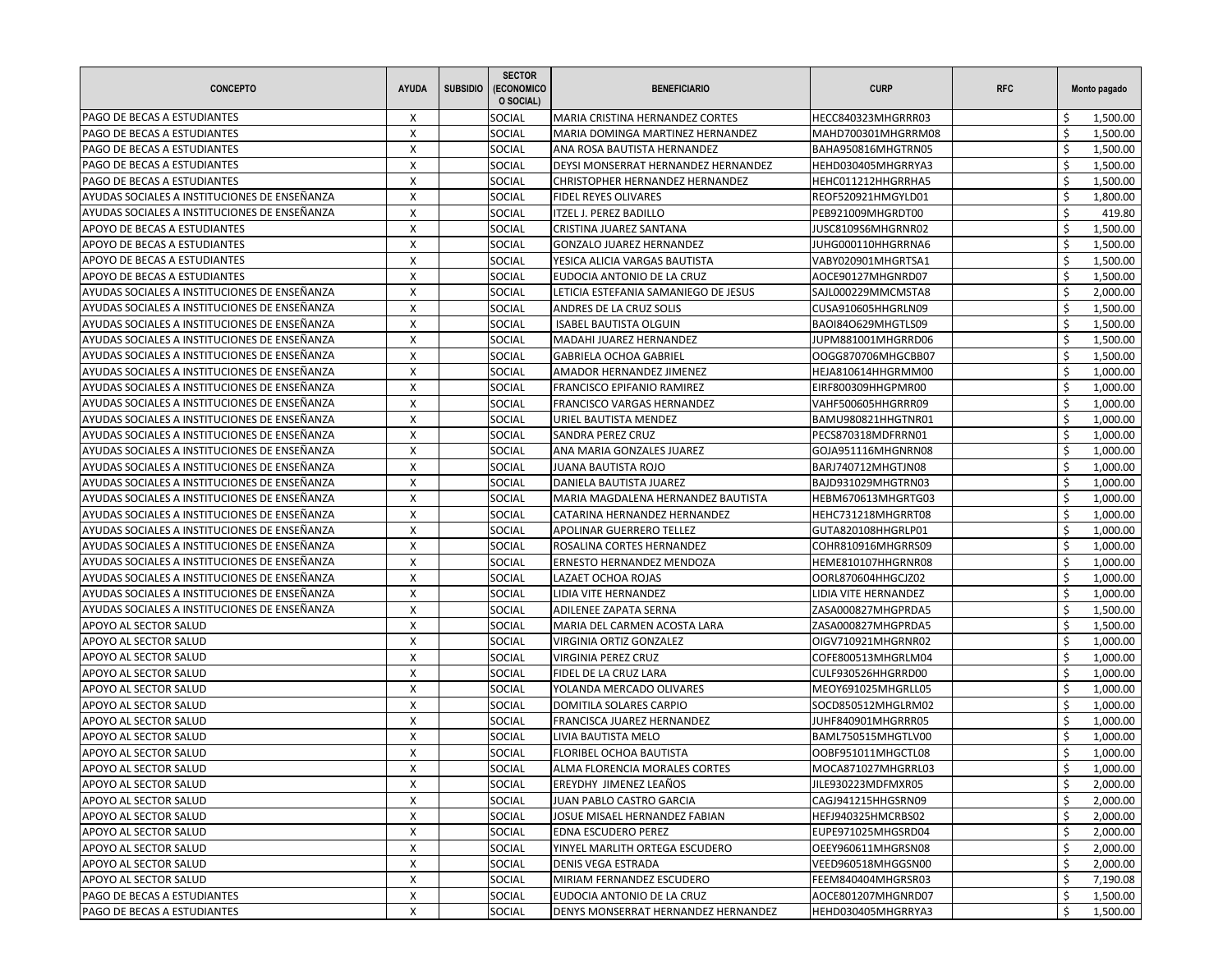| <b>CONCEPTO</b>                          | <b>AYUDA</b>              | <b>SUBSIDIO</b> | <b>SECTOR</b><br>(ECONOMICO<br>O SOCIAL) | <b>BENEFICIARIO</b>                  | <b>CURP</b>          | <b>RFC</b>    |                                | Monto pagado |
|------------------------------------------|---------------------------|-----------------|------------------------------------------|--------------------------------------|----------------------|---------------|--------------------------------|--------------|
| PAGO DE BECAS A ESTUDIANTES              | X                         |                 | <b>SOCIAL</b>                            | ANA ROSA BAUTISTA HERNANDEZ          | BAHA950816MHGTRN05   |               | \$.                            | 1,500.00     |
| PAGO DE BECAS A ESTUDIANTES              | X                         |                 | SOCIAL                                   | CHRISTOPHER HERNANDEZ HERNANDEZ      | HEHC011212HHGRRHA5   |               | \$                             | 1,500.00     |
| APOYO A COMUNIDADES Y DELEGADOS          | X                         |                 | <b>SOCIAL</b>                            | MISAEL LOPEZ RAMOS                   |                      | LORM950417AG1 | \$                             | 17,400.00    |
| APOYO AYUDAS SOCIALES                    | X                         |                 | SOCIAL                                   | MIRIAM FERNANDEZ ESCUDERO            | FEEM840404MHGRSR03   |               | \$                             | 65,526.33    |
| APOYO AYUDAS SOCIALES                    | X                         |                 | <b>SOCIAL</b>                            | ALVARO LOPEZ SAMANIEGO               |                      | LOSA630219J16 | \$                             | 540.00       |
| APOYO AYUDAS SOCIALES                    | X                         |                 | <b>SOCIAL</b>                            | <b>MARIO MESA ANGELES</b>            | MEAM761027HHGZNR08   |               | \$                             | 11,600.00    |
| AYUDA A PERSONA DE ESCASOS RECURSOS      | X                         |                 | SOCIAL                                   | ALVARO LOPEZ SAMANIEGO               |                      | LOSA630219J16 | \$                             | 3,537.50     |
| APOYO A COMUNIDADES, DELEGADOS Y BARRIOS | X                         |                 | <b>SOCIAL</b>                            | MIRIAM FERNANDEZ ESCUDERO            |                      | FEEM840404IS8 | \$                             | 49,897.41    |
| APOYO A COMUNIDADES, DELEGADOS Y BARRIOS | $\boldsymbol{\mathsf{X}}$ |                 | SOCIAL                                   | MIRIAM FERNANDEZ ESCUDERO            |                      | FEEM840404IS8 | \$                             | 1,500.01     |
| APOYO A COMUNIDADES, DELEGADOS Y BARRIOS | X                         |                 | SOCIAL                                   | MIRIAM FERNANDEZ ESCUDERO            |                      | FEEM840404IS8 | Ŝ.                             | 11,099.98    |
| APOYO A COMUNIDADES, DELEGADOS Y BARRIOS | X                         |                 | <b>SOCIAL</b>                            | MISAEL LOPEZ RAMOS                   |                      | LORM950417AG1 | \$                             | 15,080.00    |
| APOYO A COMUNIDADES, DELEGADOS Y BARRIOS | X                         |                 | SOCIAL                                   | CECILIO HERNANDEZ HERNANDEZ          |                      | HEHO60060334A | \$                             | 6,960.00     |
| APOYO A COMUNIDADES, DELEGADOS Y BARRIOS | X                         |                 | <b>SOCIAL</b>                            | ALVARO LOPEZ SAMANIEGO               |                      | LOSA630219J16 | \$                             | 1,200.00     |
| APOYO A COMUNIDADES, DELEGADOS Y BARRIOS | X                         |                 | SOCIAL                                   | CECILIO HERNANDEZ HERNANDEZ          |                      | HEHO60060334A | \$                             | 4,640.00     |
| APOYO A COMUNIDADES, DELEGADOS Y BARRIOS | X                         |                 | <b>SOCIAL</b>                            | DARIO RODRIGUEZ CASTELLANOS          | ROCD580402HHGDSR02   |               | \$                             | 20,000.00    |
| APOYO A COMUNIDADES, DELEGADOS Y BARRIOS | X                         |                 | SOCIAL                                   | DOMINGO ALONSO HERNANDEZ FERNANDEZ   | HEFD600603HHGRRM05   |               | \$                             | 15,000.00    |
| APOYO A COMUNIDADES, DELEGADOS Y BARRIOS | X                         |                 | SOCIAL                                   | ALVARO LOPEZ SAMANIEGO               |                      | LOSA630219J16 | \$                             | 6,551.50     |
| APOYO A COMUNIDADES, DELEGADOS Y BARRIOS | X                         |                 | SOCIAL                                   | ALVARO LOPEZ SAMANIEGO               |                      | LOSA630219J16 | \$                             | 6,185.00     |
| APOYO A COMUNIDADES, DELEGADOS Y BARRIOS | $\boldsymbol{\mathsf{X}}$ |                 | SOCIAL                                   | PABLO HERNANDEZ CRUZ                 | HECP910126HHGRRB04   |               | \$                             | 10,000.00    |
| APOYO A COMUNIDADES, DELEGADOS Y BARRIOS | X                         |                 | SOCIAL                                   | <b>LUCAS RAMOS PEREZ</b>             | RAPL711018HHGMRC01   |               | Ŝ.                             | 2,000.00     |
| APOYO A COMUNIDADES, DELEGADOS Y BARRIOS | X                         |                 | <b>SOCIAL</b>                            | ROSALVA REVILLA CISNEROS             | RAPL711018HHGMRC01   |               | \$                             | 1,914.00     |
| APOYO A COMUNIDADES, DELEGADOS Y BARRIOS | X                         |                 | SOCIAL                                   | LUZ MARIA SALVADOR HERNANDEZ         | RAPL711018HHGMRC01   |               | \$                             | 1,800.00     |
| APOYO A COMUNIDADES, DELEGADOS Y BARRIOS | X                         |                 | <b>SOCIAL</b>                            | MARCO TULIO BARCENA GONZALEZ         |                      | BAGM860408L55 | \$                             | 3,248.00     |
| APOYO A COMUNIDADES, DELEGADOS Y BARRIOS | X                         |                 | SOCIAL                                   | ALVARO LOPEZ SAMANIEGO               |                      | LOSA630219J16 | \$                             | 432.00       |
| APOYO A ORGANIZACIONES DIVERSAS          | X                         |                 | <b>SOCIAL</b>                            | UNION GANADERA REGIONAL DE HIDALGO   |                      | UGR8111094R1  | \$                             | 5,310.00     |
| APOYO A COMUNIDADES, DELEGADOS Y BARRIOS | X                         |                 | <b>SOCIAL</b>                            | <b>HERIBERTO ROJAS VITE</b>          | ROVH690318HHGJTR08   |               | \$                             | 10,000.00    |
| APOYO A ESTUDIANTES                      | X                         |                 | SOCIAL                                   | COMERCIALIZADORA NASSIM SA DE CV     |                      | CNA1908194E0  | \$                             | 9,200.18     |
| AYUDA A INSTITUCIONES DE ENSEÑANZA       | X                         |                 | SOCIAL                                   | LETICIA ESTEFANIA SAMANIEGO DE JESUS | SAJL000229MMCMSTA8   |               | \$                             | 2,000.00     |
| AYUDA A INSTITUCIONES DE ENSEÑANZA       | $\boldsymbol{\mathsf{X}}$ |                 | SOCIAL                                   | ANDRES DE LA CRUZ SOLIS              | CUSA910605HHGRLN09   |               | \$                             | 1,500.00     |
| AYUDA A INSTITUCIONES DE ENSEÑANZA       | X                         |                 | SOCIAL                                   | <b>ISABEL BAUTISTA OLGUIN</b>        | BAOI84O629MHGTLS09   |               | Ŝ.                             | 1,500.00     |
| AYUDA A INSTITUCIONES DE ENSEÑANZA       | X                         |                 | <b>SOCIAL</b>                            | MADAHI JUAREZ HERNANDEZ              | JUPM881001MHGRRD06   |               | \$                             | 1,500.00     |
| AYUDA A INSTITUCIONES DE ENSEÑANZA       | X                         |                 | SOCIAL                                   | <b>GABRIELA OCHOA GABRIEL</b>        | OOGG870706MHGCBB07   |               | \$                             | 1,500.00     |
| AYUDA A INSTITUCIONES DE ENSEÑANZA       | X                         |                 | <b>SOCIAL</b>                            | AMADOR HERNANDEZ JIMENEZ             | HEJA810614HHGRMM00   |               | Ś.                             | 1,000.00     |
| AYUDA A INSTITUCIONES DE ENSEÑANZA       | X                         |                 | <b>SOCIAL</b>                            | <b>FRANCISCO EPIFANIO RAMIREZ</b>    | EIRF800309HHGPMR00   |               | \$                             | 1,000.00     |
| AYUDA A INSTITUCIONES DE ENSEÑANZA       | X                         |                 | <b>SOCIAL</b>                            | FRANCISCO VARGAS HERNANDEZ           | VAHF500605HHGRRR09   |               | \$                             | 1,000.00     |
| AYUDA A INSTITUCIONES DE ENSEÑANZA       | X                         |                 | <b>SOCIAL</b>                            | URIEL BAUTISTA MENDEZ                | BAMU980821HHGTNR01   |               | \$                             | 1,000.00     |
| AYUDA A INSTITUCIONES DE ENSEÑANZA       | X                         |                 | SOCIAL                                   | SANDRA PEREZ CRUZ                    | PECS870318MDFRRN01   |               | \$                             | 1,000.00     |
| AYUDA A INSTITUCIONES DE ENSEÑANZA       | X                         |                 | SOCIAL                                   | ANA MARIA GONZALES JUAREZ            | GOJA951116MHGNRN08   |               | \$                             | 1,000.00     |
| AYUDA A INSTITUCIONES DE ENSEÑANZA       | X                         |                 | SOCIAL                                   | JUANA BAUTISTA ROJO                  | BARJ740712MHGTJN08   |               | \$                             | 1,000.00     |
| AYUDA A INSTITUCIONES DE ENSEÑANZA       | X                         |                 | <b>SOCIAL</b>                            | DANIELA BAUTISTA JUAREZ              | BAJD931029MHGTRN03   |               | Ŝ.                             | 1,000.00     |
| AYUDA A INSTITUCIONES DE ENSEÑANZA       | X                         |                 | <b>SOCIAL</b>                            | MARIA MAGDALENA HERNANDEZ BAUTISTA   | HEBM670613MHGRTG03   |               | \$                             | 1,000.00     |
| AYUDA A INSTITUCIONES DE ENSEÑANZA       | $\pmb{\mathsf{X}}$        |                 | SOCIAL                                   | CATARINA HERNANDEZ HERNANDEZ         | HEHC731218MHGRRT08   |               | $\boldsymbol{\dot{\varsigma}}$ | 1,000.00     |
| AYUDA A INSTITUCIONES DE ENSEÑANZA       | X                         |                 | SOCIAL                                   | APOLINAR GUERRERO TELLEZ             | GUTA820108HHGRLP01   |               | \$                             | 1,000.00     |
| AYUDA A INSTITUCIONES DE ENSEÑANZA       | X                         |                 | SOCIAL                                   | ROSALINA CORTES HERNANDEZ            | COHR810916MHGRRS09   |               | \$                             | 1,000.00     |
| AYUDA A INSTITUCIONES DE ENSEÑANZA       | X                         |                 | SOCIAL                                   | ERNESTO HERNANDEZ MENDOZA            | HEME810107HHGRNR08   |               | \$                             | 1,000.00     |
| AYUDA A INSTITUCIONES DE ENSEÑANZA       | X                         |                 | SOCIAL                                   | LAZAET OCHOA ROJAS                   | OORL870604HHGCJZ02   |               | \$                             | 1,000.00     |
| AYUDA A INSTITUCIONES DE ENSEÑANZA       | X                         |                 | SOCIAL                                   | LIDIA VITE HERNANDEZ                 | LIDIA VITE HERNANDEZ |               | \$                             | 1,000.00     |
| AYUDA AL SECTOR SALUD                    | X                         |                 | SOCIAL                                   | ADILENEE ZAPATA SERNA                | ZASA000827MHGPRDA5   |               | \$                             | 1,500.00     |
| AYUDA AL SECTOR SALUD                    | X                         |                 | SOCIAL                                   | MARIA DEL CARMEN ACOSTA LARA         | ZASA000827MHGPRDA5   |               | \$                             | 1,500.00     |
| AYUDA AL SECTOR SALUD                    | X                         |                 | SOCIAL                                   | VIRGINIA ORTIZ GONZALEZ              | OIGV710921MHGRNR02   |               | \$                             | 1,000.00     |
| AYUDA AL SECTOR SALUD                    | X                         |                 | <b>SOCIAL</b>                            | VIRGINIA PEREZ CRUZ                  | COFE800513MHGRLM04   |               | \$                             | 1,000.00     |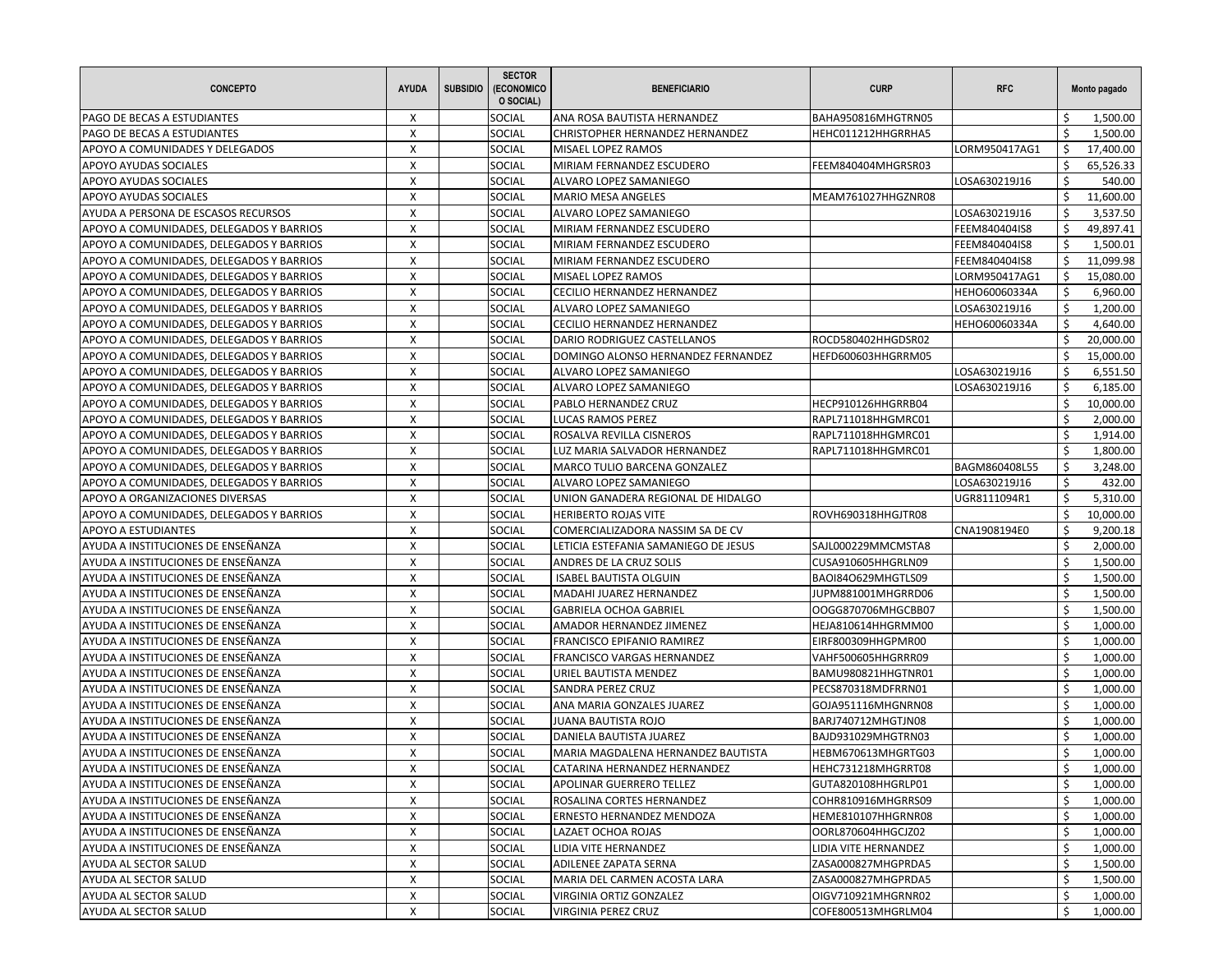| <b>CONCEPTO</b>                    | <b>AYUDA</b>       | <b>SUBSIDIO</b> | <b>SECTOR</b><br><b>(ECONOMICO</b><br>O SOCIAL) | <b>BENEFICIARIO</b>                  | <b>CURP</b>          | <b>RFC</b>   |    | Monto pagado |
|------------------------------------|--------------------|-----------------|-------------------------------------------------|--------------------------------------|----------------------|--------------|----|--------------|
| AYUDA AL SECTOR SALUD              | X                  |                 | SOCIAL                                          | FIDEL DE LA CRUZ LARA                | CULF930526HHGRRD00   |              | Ś  | 1,000.00     |
| AYUDA AL SECTOR SALUD              | X                  |                 | SOCIAL                                          | YOLANDA MERCADO OLIVARES             | MEOY691025MHGRLL05   |              | \$ | 1,000.00     |
| AYUDA AL SECTOR SALUD              | X                  |                 | <b>SOCIAL</b>                                   | DOMITILA SOLARES CARPIO              | SOCD850512MHGLRM02   |              | Ś  | 1,000.00     |
| AYUDA AL SECTOR SALUD              | X                  |                 | SOCIAL                                          | FRANCISCA JUAREZ HERNANDEZ           | JUHF840901MHGRRR05   |              | Ś  | 1,000.00     |
| AYUDA AL SECTOR SALUD              | X                  |                 | SOCIAL                                          | LIVIA BAUTISTA MELO                  | BAML750515MHGTLV00   |              | \$ | 1,000.00     |
| AYUDA AL SECTOR SALUD              | X                  |                 | SOCIAL                                          | FLORIBEL OCHOA BAUTISTA              | OOBF951011MHGCTL08   |              | Ś  | 1,000.00     |
| AYUDA AL SECTOR SALUD              | X                  |                 | <b>SOCIAL</b>                                   | ALMA FLORENCIA MORALES CORTES        | MOCA871027MHGRRL03   |              | Ś  | 1,000.00     |
| APOYO A COMUNIDADES Y DELEGADOS    | X                  |                 | <b>SOCIAL</b>                                   | MANUEL ESPINOZA HERNANDEZ            | EIHM610128HHGSRN03   |              | \$ | 1,500.00     |
| APOYO A COMUNIDADES Y DELEGADOS    | X                  |                 | SOCIAL                                          | ROBERTO JUAREZ SOLARES               | JUSR690220HHGRLB06   |              | \$ | 1,500.00     |
| APOYO A COMUNIDADES Y DELEGADOS    | X                  |                 | SOCIAL                                          | TONANTZIN LOPEZ HERNANDEZ            | LOHT950314MMCPRN02   |              | Ś  | 1,500.00     |
| APOYO A COMUNIDADES Y DELEGADOS    | X                  |                 | SOCIAL                                          | HERMELINDA RAMIREZ HERNANDEZ         | RAHH780323MHGMRR00   |              | Ś  | 1,500.00     |
| APOYO A COMUNIDADES Y DELEGADOS    | X                  |                 | <b>SOCIAL</b>                                   | MARIA CIPRIANA HERNANDZE DE LA CRUZ  | HECC731004MHGRRP08   |              | \$ | 1,500.00     |
| APOYO A COMUNIDADES Y DELEGADOS    | X                  |                 | <b>SOCIAL</b>                                   | <b>GEORGINA VITE SIERRA</b>          | VISG701108MHGTRR04   |              | Ś  | 1,500.00     |
| APOYO A COMUNIDADES Y DELEGADOS    | X                  |                 | SOCIAL                                          | ANITA GONZALES HERNANDEZ             | GOHA681020MHGNRN08   |              | Ś  | 1,000.00     |
| APOYO A COMUNIDADES Y DELEGADOS    | X                  |                 | <b>SOCIAL</b>                                   | LUCIA PEREZ HERNANDEZ                | PEHL851216MHGRRC03   |              | \$ | 1,000.00     |
| APOYO A COMUNIDADES Y DELEGADOS    | X                  |                 | <b>SOCIAL</b>                                   | OLGA FUENTES HERNANDEZ               | FUHO750918MHGNRL01   |              | Ś  | 1,000.00     |
| APOYO A COMUNIDADES Y DELEGADOS    | X                  |                 | SOCIAL                                          | <b>MARCELINO FRANCISCO FUENTES</b>   | FAFM550707HHGRNR08   |              | Ś  | 1,000.00     |
| APOYO A COMUNIDADES Y DELEGADOS    | X                  |                 | <b>SOCIAL</b>                                   | HIPOLITO BAUTISTA HERNANDEZ          | BAHH640813HHGTRP03   |              | Ś  | 1,000.00     |
| APOYO A COMUNIDADES Y DELEGADOS    | X                  |                 | SOCIAL                                          | <b>JULIO VILLEGAS BAUTISTA</b>       | VIBJ810412HHGLTL01   |              | Ś  | 1,500.00     |
| APOYO A COMUNIDADES Y DELEGADOS    | X                  |                 | <b>SOCIAL</b>                                   | FRANCISCO GONZALEZ DE LA CRUZ        | GOCF820515HHGNRR00   |              | Ś  | 1,500.00     |
| APOYO A COMUNIDADES Y DELEGADOS    | X                  |                 | SOCIAL                                          | MIGUEL JUAREZ HERNANDEZ              | JUHM591220HHGRRG07   |              | Ś  | 1,500.00     |
| APOYO A COMUNIDADES Y DELEGADOS    | X                  |                 | SOCIAL                                          | BEATRIZ ALVER HERNANDEZ JUAREZ       | HEJB880727MHGRRT08   |              | \$ | 1,000.00     |
| APOYO A COMUNIDADES Y DELEGADOS    | X                  |                 | <b>SOCIAL</b>                                   | MARIA ASUNCIONA OLIVER VELAZQUEZ     | OIVA860815MHGLLS02   |              | Ś  | 1,000.00     |
| APOYO A COMUNIDADES Y DELEGADOS    | X                  |                 | SOCIAL                                          | PEDRO CASTELLANOS LARA               | CALP600710HHGSRD00   |              | Ś  | 1,000.00     |
| APOYO A COMUNIDADES Y DELEGADOS    | X                  |                 | <b>SOCIAL</b>                                   | ROBERTO MOLINOS HERNANDEZ            | MOHR620415HHGLRB07   |              | \$ | 1,000.00     |
| APOYO A COMUNIDADES Y DELEGADOS    | X                  |                 | <b>SOCIAL</b>                                   | GERTELL COMBUSTIBHLES S.A. DE C.V.   |                      | GCO0805309K1 | Ś  | 3,267.00     |
| APOYO A COMUNIDADES Y DELEGADOS    | X                  |                 | SOCIAL                                          | SALVADOR GARIBALDI MELO              | GAMS710318HHGRLL01   |              | Ś  | 4,600.00     |
| AYUDA A INSTITUCIONES DE ENSEÑANZA | X                  |                 | <b>SOCIAL</b>                                   | LETICIA ESTEFANIA SAMANIEGO DE JESUS | SAJL000229MMCMSTA8   |              | \$ | 2,000.00     |
| AYUDA A INSTITUCIONES DE ENSEÑANZA | X                  |                 | SOCIAL                                          | ANDRES DE LA CRUZ SOLIS              | CUSA910605HHGRLN09   |              | Ś  | 1,500.00     |
| AYUDA A INSTITUCIONES DE ENSEÑANZA | X                  |                 | <b>SOCIAL</b>                                   | <b>ISABEL BAUTISTA OLGUIN</b>        | BAOI84O629MHGTLS09   |              | Ś  | 1,500.00     |
| AYUDA A INSTITUCIONES DE ENSEÑANZA | X                  |                 | SOCIAL                                          | MADAHI JUAREZ HERNANDEZ              | JUPM881001MHGRRD06   |              | Ś  | 1,500.00     |
| AYUDA A INSTITUCIONES DE ENSEÑANZA | X                  |                 | SOCIAL                                          | <b>GABRIELA OCHOA GABRIEL</b>        | OOGG870706MHGCBB07   |              | \$ | 1,500.00     |
| AYUDA A INSTITUCIONES DE ENSEÑANZA | X                  |                 | <b>SOCIAL</b>                                   | AMADOR HERNANDEZ JIMENEZ             | HEJA810614HHGRMM00   |              | Ś  | 1,000.00     |
| AYUDA A INSTITUCIONES DE ENSEÑANZA | X                  |                 | SOCIAL                                          | FRANCISCO EPIFANIO RAMIREZ           | EIRF800309HHGPMR00   |              | Ś  | 1,000.00     |
| AYUDA A INSTITUCIONES DE ENSEÑANZA | X                  |                 | <b>SOCIAL</b>                                   | FRANCISCO VARGAS HERNANDEZ           | VAHF500605HHGRRR09   |              | \$ | 1,000.00     |
| AYUDA A INSTITUCIONES DE ENSEÑANZA | X                  |                 | SOCIAL                                          | URIEL BAUTISTA MENDEZ                | BAMU980821HHGTNR01   |              | Ś  | 1,000.00     |
| AYUDA A INSTITUCIONES DE ENSEÑANZA | X                  |                 | SOCIAL                                          | SANDRA PEREZ CRUZ                    | PECS870318MDFRRN01   |              | Ś  | 1,000.00     |
| AYUDA A INSTITUCIONES DE ENSEÑANZA | Х                  |                 | <b>SOCIAL</b>                                   | ANA MARIA GONZALES JUAREZ            | GOJA951116MHGNRN08   |              | Ś  | 1,000.00     |
| AYUDA A INSTITUCIONES DE ENSEÑANZA | X                  |                 | SOCIAL                                          | JUANA BAUTISTA ROJO                  | BARJ740712MHGTJN08   |              | \$ | 1,000.00     |
| AYUDA A INSTITUCIONES DE ENSEÑANZA | X                  |                 | SOCIAL                                          | DANIELA BAUTISTA JUAREZ              | BAJD931029MHGTRN03   |              | Ś  | 1,000.00     |
| AYUDA A INSTITUCIONES DE ENSEÑANZA | X                  |                 | SOCIAL                                          | MARIA MAGDALENA HERNANDEZ BAUTISTA   | HEBM670613MHGRTG03   |              | Ś  | 1,000.00     |
| AYUDA A INSTITUCIONES DE ENSEÑANZA | $\pmb{\mathsf{X}}$ |                 | SOCIAL                                          | CATARINA HERNANDEZ HERNANDEZ         | HEHC731218MHGRRT08   |              | \$ | 1,000.00     |
| AYUDA A INSTITUCIONES DE ENSEÑANZA | Х                  |                 | <b>SOCIAL</b>                                   | APOLINAR GUERRERO TELLEZ             | GUTA820108HHGRLP01   |              | \$ | 1,000.00     |
| AYUDA A INSTITUCIONES DE ENSEÑANZA | X                  |                 | SOCIAL                                          | ROSALINA CORTES HERNANDEZ            | COHR810916MHGRRS09   |              | \$ | 1,000.00     |
| AYUDA A INSTITUCIONES DE ENSEÑANZA | X                  |                 | SOCIAL                                          | ERNESTO HERNANDEZ MENDOZA            | HEME810107HHGRNR08   |              | \$ | 1,000.00     |
| AYUDA A INSTITUCIONES DE ENSEÑANZA | X                  |                 | <b>SOCIAL</b>                                   | LAZAET OCHOA ROJAS                   | OORL870604HHGCJZ02   |              | \$ | 1,000.00     |
| AYUDA A INSTITUCIONES DE ENSEÑANZA | X                  |                 | SOCIAL                                          | LIDIA VITE HERNANDEZ                 | LIDIA VITE HERNANDEZ |              | \$ | 1,000.00     |
| AYUDA AL SECTOR SALUD              | X                  |                 | <b>SOCIAL</b>                                   | ADILENEE ZAPATA SERNA                | ZASA000827MHGPRDA5   |              | \$ | 1,500.00     |
| AYUDA AL SECTOR SALUD              | X                  |                 | SOCIAL                                          | MARIA DEL CARMEN ACOSTA LARA         | ZASA000827MHGPRDA5   |              | \$ | 1,500.00     |
| AYUDA AL SECTOR SALUD              | X                  |                 | SOCIAL                                          | VIRGINIA ORTIZ GONZALEZ              | OIGV710921MHGRNR02   |              | \$ | 1,000.00     |
| AYUDA AL SECTOR SALUD              | X                  |                 | SOCIAL                                          | VIRGINIA PEREZ CRUZ                  | COFE800513MHGRLM04   |              | \$ | 1,000.00     |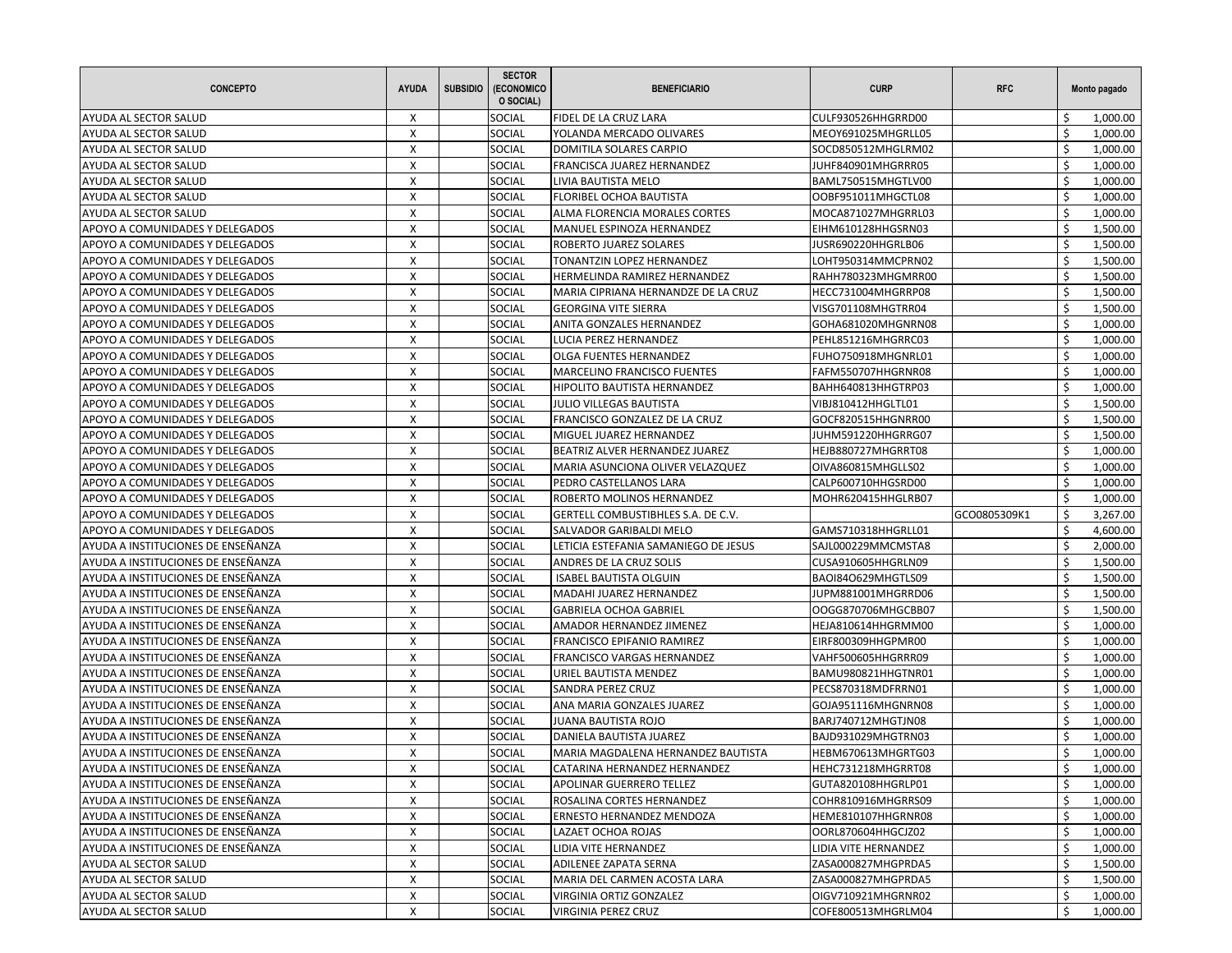| <b>CONCEPTO</b>                 | <b>AYUDA</b> | <b>SUBSIDIO</b> | <b>SECTOR</b><br>(ECONOMICO<br>O SOCIAL) | <b>BENEFICIARIO</b>                 | <b>CURP</b>         | <b>RFC</b> |    | Monto pagado |
|---------------------------------|--------------|-----------------|------------------------------------------|-------------------------------------|---------------------|------------|----|--------------|
| AYUDA AL SECTOR SALUD           | X            |                 | SOCIAL                                   | FIDEL DE LA CRUZ LARA               | CULF930526HHGRRD00  |            | Ś  | 1,000.00     |
| AYUDA AL SECTOR SALUD           | X            |                 | SOCIAL                                   | YOLANDA MERCADO OLIVARES            | MEOY691025MHGRLL05  |            | \$ | 1,000.00     |
| AYUDA AL SECTOR SALUD           | X            |                 | <b>SOCIAL</b>                            | DOMITILA SOLARES CARPIO             | SOCD850512MHGLRM02  |            | Ś  | 1,000.00     |
| AYUDA AL SECTOR SALUD           | X            |                 | SOCIAL                                   | FRANCISCA JUAREZ HERNANDEZ          | JUHF840901MHGRRR05  |            | Ś  | 1,000.00     |
| AYUDA AL SECTOR SALUD           | X            |                 | SOCIAL                                   | LIVIA BAUTISTA MELO                 | BAML750515MHGTLV00  |            | \$ | 1,000.00     |
| AYUDA AL SECTOR SALUD           | X            |                 | SOCIAL                                   | FLORIBEL OCHOA BAUTISTA             | OOBF951011MHGCTL08  |            | Ś  | 1,000.00     |
| AYUDA AL SECTOR SALUD           | X            |                 | <b>SOCIAL</b>                            | ALMA FLORENCIA MORALES CORTES       | MOCA871027MHGRRL03  |            | Ś  | 1,000.00     |
| AYUDA AL SECTOR SALUD           | X            |                 | <b>SOCIAL</b>                            | EREYDHY JIMENEZ LEAÑOS              | JILE930223MDFMXR05  |            | \$ | 2,000.00     |
| AYUDA AL SECTOR SALUD           | X            |                 | SOCIAL                                   | JUAN PABLO CASTRO GARCIA            | CAGJ941215HHGSRN09  |            | Ś  | 2,000.00     |
| AYUDA AL SECTOR SALUD           | X            |                 | SOCIAL                                   | JOSUE MISAEL HERNANDEZ FABIAN       | HEFJ940325HMCRBS02  |            | Ś  | 2,000.00     |
| AYUDA AL SECTOR SALUD           | X            |                 | SOCIAL                                   | <b>EDNA ESCUDERO PEREZ</b>          | EUPE971025MHGSRD04  |            | Ś  | 2,000.00     |
| AYUDA AL SECTOR SALUD           | X            |                 | <b>SOCIAL</b>                            | YINYEL MARLITH ORTEGA ESCUDERO      | OEEY960611MHGRSN08  |            | \$ | 2,000.00     |
| AYUDA AL SECTOR SALUD           | X            |                 | <b>SOCIAL</b>                            | DENIS VEGA ESTRADA                  | VEED960518MHGGSN00  |            | Ś  | 2,000.00     |
| APOYO A COMUNIDADES Y DELEGADOS | X            |                 | SOCIAL                                   | MANUEL ESPINOZA HERNANDEZ           | EIHM610128HHGSRN03  |            | Ś  | 1,500.00     |
| APOYO A COMUNIDADES Y DELEGADOS | X            |                 | <b>SOCIAL</b>                            | ROBERTO JUAREZ SOLARES              | JUSR690220HHGRLB06  |            | \$ | 1,500.00     |
| APOYO A COMUNIDADES Y DELEGADOS | X            |                 | <b>SOCIAL</b>                            | TONANTZIN LOPEZ HERNANDEZ           | LOHT950314MMCPRN02  |            | Ś  | 1,500.00     |
| APOYO A COMUNIDADES Y DELEGADOS | X            |                 | <b>SOCIAL</b>                            | HERMELINDA RAMIREZ HERNANDEZ        | RAHH780323MHGMRR00  |            | Ś  | 1,500.00     |
| APOYO A COMUNIDADES Y DELEGADOS | X            |                 | <b>SOCIAL</b>                            | MARIA CIPRIANA HERNANDZE DE LA CRUZ | HECC731004MHGRRP08  |            | Ś  | 1,500.00     |
| APOYO A COMUNIDADES Y DELEGADOS | X            |                 | SOCIAL                                   | <b>GEORGINA VITE SIERRA</b>         | VISG701108MHGTRR04  |            | Ś  | 1,500.00     |
| APOYO A COMUNIDADES Y DELEGADOS | X            |                 | <b>SOCIAL</b>                            | ANITA GONZALES HERNANDEZ            | GOHA681020MHGNRN08  |            | Ś  | 1,000.00     |
| APOYO A COMUNIDADES Y DELEGADOS | X            |                 | SOCIAL                                   | <b>LUCIA PEREZ HERNANDEZ</b>        | PEHL851216MHGRRC03  |            | Ś  | 1,000.00     |
| APOYO A COMUNIDADES Y DELEGADOS | X            |                 | SOCIAL                                   | OLGA FUENTES HERNANDEZ              | FUHO750918MHGNRL01  |            | \$ | 1,000.00     |
| APOYO A COMUNIDADES Y DELEGADOS | X            |                 | <b>SOCIAL</b>                            | MARCELINO FRANCISCO FUENTES         | FAFM550707HHGRNR08  |            | Ś  | 1,000.00     |
| APOYO A COMUNIDADES Y DELEGADOS | X            |                 | SOCIAL                                   | HIPOLITO BAUTISTA HERNANDEZ         | BAHH640813HHGTRP03  |            | Ś  | 1,000.00     |
| APOYO A COMUNIDADES Y DELEGADOS | X            |                 | <b>SOCIAL</b>                            | JULIO VILLEGAS BAUTISTA             | VIBJ810412HHGLTL01  |            | \$ | 1,500.00     |
| APOYO A COMUNIDADES Y DELEGADOS | X            |                 | <b>SOCIAL</b>                            | FRANCISCO GONZALEZ DE LA CRUZ       | GOCF820515HHGNRR00  |            | Ś  | 1,500.00     |
| APOYO A COMUNIDADES Y DELEGADOS | X            |                 | <b>SOCIAL</b>                            | MIGUEL JUAREZ HERNANDEZ             | JUHM591220HHGRRG07  |            | Ś  | 1,500.00     |
| APOYO A COMUNIDADES Y DELEGADOS | X            |                 | <b>SOCIAL</b>                            | BEATRIZ ALVER HERNANDEZ JUAREZ      | HEJB880727MHGRRT08  |            | \$ | 1,000.00     |
| APOYO A COMUNIDADES Y DELEGADOS | X            |                 | SOCIAL                                   | MARIA ASUNCIONA OLIVER VELAZQUEZ    | OIVA860815MHGLLS02  |            | Ś  | 1,000.00     |
| APOYO A COMUNIDADES Y DELEGADOS | X            |                 | <b>SOCIAL</b>                            | PEDRO CASTELLANOS LARA              | CALP600710HHGSRD00  |            | Ś  | 1,000.00     |
| APOYO A COMUNIDADES Y DELEGADOS | X            |                 | SOCIAL                                   | ROBERTO MOLINOS HERNANDEZ           | MOHR620415HHGLRB07  |            | Ś  | 1,000.00     |
| APOYO A COMUNIDADES Y DELEGADOS | X            |                 | SOCIAL                                   | FRANCISCO SERNA MONTAÑO             | SEMF790524HHGRNR00  |            | \$ | 4,176.00     |
| APOYO A COMUNIDADES Y DELEGADOS | X            |                 | <b>SOCIAL</b>                            | JUAN JUAREZ HERNANDEZ               | JUHJ760915HHGRRN02  |            | Ś  | 5,220.00     |
| APOYO A COMUNIDADES Y DELEGADOS | X            |                 | SOCIAL                                   | <b>NELY SERNA PARDO</b>             | SEPN800404MHGRRL01  |            | Ś  | 5,000.00     |
| APOYO A COMUNIDADES Y DELEGADOS | X            |                 | <b>SOCIAL</b>                            | MARIO MEZA ANGELES                  | MEAM761027HHGZNR08  |            | \$ | 17,400.00    |
| APOYO A COMUNIDADES Y DELEGADOS | X            |                 | SOCIAL                                   | YENY DIEGO HERNANDEZ                | DIHY900101MHGGRN05  |            | Ś  | 13,920.00    |
| APOYO A COMUNIDADES Y DELEGADOS | X            |                 | SOCIAL                                   | YENY DIEGO HERNANDEZ                | DIHY900101MHGGRN05  |            | Ś. | 4,640.00     |
| APOYO A COMUNIDADES Y DELEGADOS | X            |                 | <b>SOCIAL</b>                            | MARI CARMEN PRIEGO BAUTISTA         | PIBM901218MHGRTR03  |            | Ś  | 265.00       |
| APOYO A COMUNIDADES Y DELEGADOS | X            |                 | SOCIAL                                   | <b>GUMERSINDO OLGUIN AMADOR</b>     | OUAG680113HHGLMM07  |            | Ś  | 900.00       |
| APOYO A COMUNIDADES Y DELEGADOS | X            |                 | SOCIAL                                   | SALVADOR GARIBALDI MELO             | GAMS710318HHGRLL01  |            | Ś  | 1,600.00     |
| APOYO A COMUNIDADES Y DELEGADOS | X            |                 | SOCIAL                                   | ANGEL RICARDO CISNEROS CADENA       | CICA810914HHGSDN09  |            | Ś  | 1,600.00     |
| APOYO A COMUNIDADES Y DELEGADOS | X            |                 | <b>SOCIAL</b>                            | RAUL FELIX MORALES                  | FEMR710213HHGLRL09  |            | \$ | 1,000.00     |
| APOYO A COMUNIDADES Y DELEGADOS | X            |                 | <b>SOCIAL</b>                            | <b>FLORIVER JUAREZ RODIGUEZ</b>     | JURF741101HHGRDL00  |            | \$ | 1,225.00     |
| APOYO A COMUNIDADES Y DELEGADOS | X            |                 | SOCIAL                                   | BEATRIZ SAMANIEGO OLGUIN            | SAOB850625MHGMLT00  |            | \$ | 700.00       |
| APOYO A COMUNIDADES Y DELEGADOS | X            |                 | SOCIAL                                   | RUBEN BAUTISTA GUZMAN               | SAOB850625MHGMLT00  |            | \$ | 2,000.00     |
| APOYO A COMUNIDADES Y DELEGADOS | X            |                 | <b>SOCIAL</b>                            | <b>ESTEBAN ESPINOZA FELIX</b>       | EIFE560803HHGSLS02  |            | \$ | 1,225.00     |
| APOYO A COMUNIDADES Y DELEGADOS | X            |                 | SOCIAL                                   | JORGE LUIS CAYETANO PEREZ           | CAPJ940503HHGYRR01  |            | Ś  | 1,661.90     |
| APOYO A COMUNIDADES Y DELEGADOS | X            |                 | <b>SOCIAL</b>                            | LUCIA MARTINEZ HERNANDEZ            | MAHL970107MHGRRC07  |            | \$ | 1,570.27     |
| APOYO A COMUNIDADES Y DELEGADOS | X            |                 | SOCIAL                                   | CARLOS DIEGO GONZALEZ               | DIGC670929HHGGNR02  |            | \$ | 500.00       |
| APOYO A COMUNIDADES Y DELEGADOS | X            |                 | SOCIAL                                   | BASILIO HERNANDEZ HERNANDEZ         | HEHB991007HHGRRC02  |            | \$ | 500.00       |
| APOYO A COMUNIDADES Y DELEGADOS | X            |                 | SOCIAL                                   | REYES HERNANDEZ CORTES              | HECR5250828HHGRRY00 |            | Ś  | 800.00       |